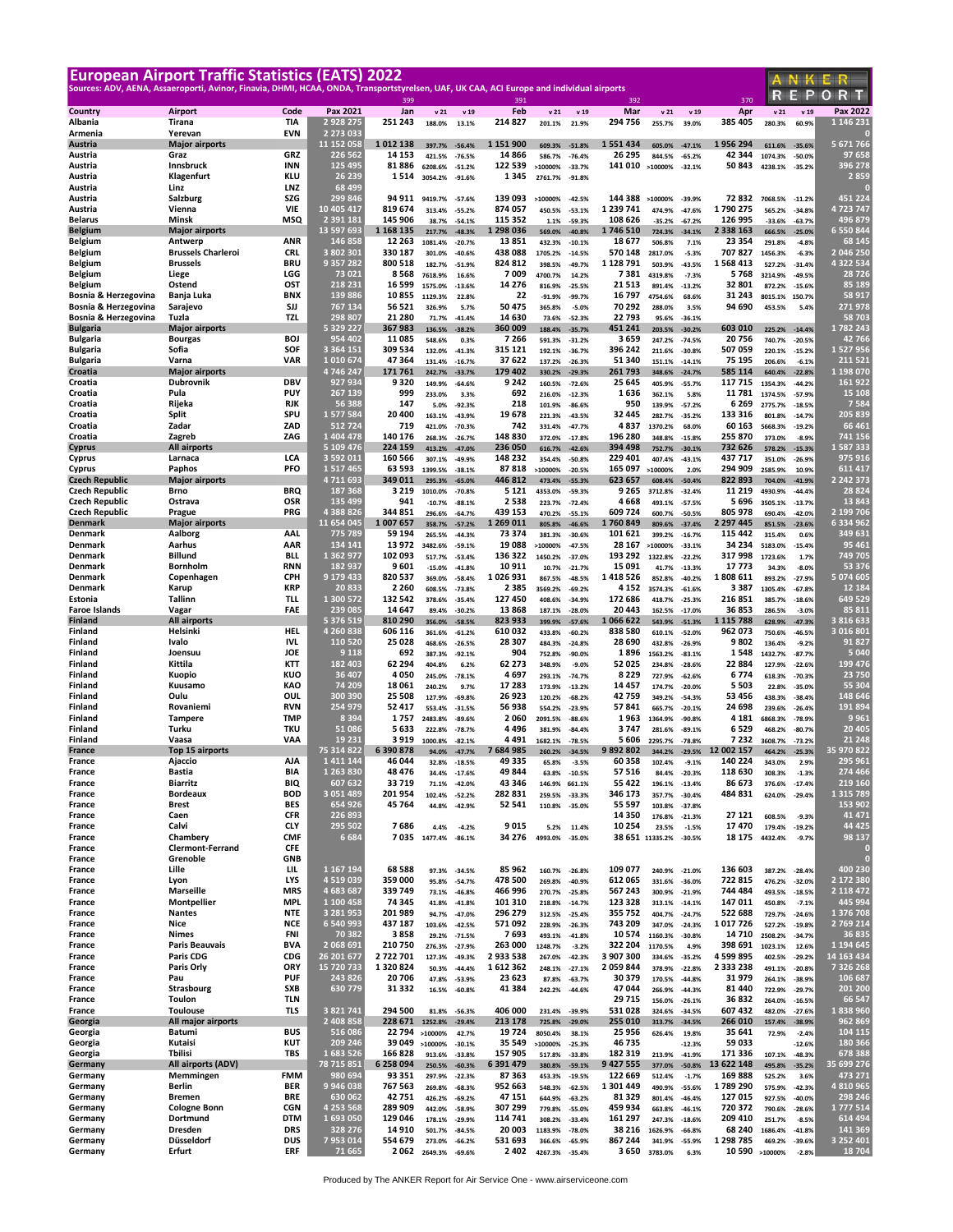|                           | <b>European Airport Traffic Statistics (EATS) 2022</b>                                                                                   |                          |                          |                      |                     |                       |                     |                    |                      |                      |                    |                      |                          |                    |                      | ANKER                    |
|---------------------------|------------------------------------------------------------------------------------------------------------------------------------------|--------------------------|--------------------------|----------------------|---------------------|-----------------------|---------------------|--------------------|----------------------|----------------------|--------------------|----------------------|--------------------------|--------------------|----------------------|--------------------------|
|                           | Sources: ADV, AENA, Assaeroporti, Avinor, Finavia, DHMI, HCAA, ONDA, Transportstyrelsen, UAF, UK CAA, ACI Europe and individual airports |                          |                          |                      |                     |                       |                     |                    |                      |                      |                    |                      |                          |                    |                      |                          |
|                           |                                                                                                                                          |                          |                          | 399                  |                     |                       | 391                 |                    |                      | 392                  |                    |                      | 370                      |                    |                      | REPORT                   |
| Country                   | <b>Airport</b>                                                                                                                           | Code                     | Pax 2021                 | Jan                  | v <sub>21</sub>     | v 19                  | Feb                 | v <sub>21</sub>    | v 19                 | Mar                  | v <sub>21</sub>    | v 19                 | Apr                      | v <sub>21</sub>    | v 19                 | Pax 2022                 |
| Germany                   | Frankfurt<br>Friedrichshafen                                                                                                             | <b>FRA</b><br>FDH        | 24 812 849<br>125 841    | 2 210 470<br>8 1 0 6 | 150.4%              | $-52.5%$              | 2 121 763<br>8392   | 211.2%             | $-53.4%$             | 2 940 996<br>11 581  | 217.9%             | $-47.4%$             | 3 972 733<br>23 561      | 303.8%             | $-34.2%$             | 11 245 962<br>51 640     |
| Germany<br>Germany        | Hahn                                                                                                                                     | <b>HHN</b>               | 676 849                  | 45 877               | 414.7%<br>185.1%    | $-74.1%$<br>$-63.5%$  | 44 616              | 413.9%<br>512.8%   | $-71.6%$<br>$-61.2%$ | 78 347               | 756.6%<br>769.0%   | $-65.4%$<br>$-43.7%$ | 130 106                  | 1284.3%<br>602.9%  | $-36.7%$<br>$-0.9%$  | 298 946                  |
| Germany                   | Hamburg                                                                                                                                  | HAM                      | 5 3 1 8 6 9 8            | 396 829              | 279.1%              | $-63.0%$              | 430 456             | 444.2%             | $-60.7%$             | 681 743              | 449.7%             | $-49.9%$             | 929 312                  | 544.0%             | $-38.1%$             | 2 438 340                |
| Germany                   | Hannover                                                                                                                                 | <b>HAJ</b>               | 2057452                  | 123 180              | 529.9%              | $-61.7%$              | 121 588             | 742.7%             | $-62.2%$             | 188 612              | 466.6%             | $-54.7%$             | 314 304                  | 663.0%             | $-38.3%$             | 747 684                  |
| Germany                   | Karlsruhe/Baden-Baden                                                                                                                    | <b>FKB</b><br>LEJ        | 609 459<br>667 784       | 39 1 21<br>34 421    | 475.8%              | $-45.6%$              | 46 494<br>37752     | 2252.9%            | $-28.1%$             | 69 923               | 4382.2%            | $-13.6%$             | 116 051                  | 2095.0%            | 0.7%                 | 271 589<br>255 055       |
| Germany<br>Germany        | Leipzig/Halle<br>Munich                                                                                                                  | <b>MUC</b>               | 12 496 434               | 1 155 870            | 4251.6%<br>478.0%   | $-71.8%$<br>$-62.6%$  | 1 179 429           | 4331.0%<br>755.6%  | $-72.6%$<br>$-61.5%$ | 65 184<br>1753128    | 1882.5%<br>657.4%  | $-61.9%$<br>$-53.9%$ | 117 698<br>2 567 084     | 1680.1%<br>769.7%  | $-40.6%$<br>$-36.1%$ | 6 655 511                |
| Germany                   | Münster/Osnabrück                                                                                                                        | <b>FMO</b>               | 358 905                  | 15 681               | 2048.1%             | $-65.8%$              | 15 472              | >10000%            | $-58.3%$             | 34 904               | 2641.9%            | $-22.5%$             | 74 660                   | 3438.4%            | $-0.4%$              | 140 717                  |
| Germany                   | Nürnberg                                                                                                                                 | <b>NUE</b>               | 1 063 153                | 65 060               | 785.2%              | $-73.0%$              | 66 189              | >10000%            | $-72.9%$             | 121 035              | 956.1%             | $-57.3%$             | 251 030                  | 1683.4%            | $-18.3%$             | 503 314                  |
| Germany                   | Paderborn/Lippstadt                                                                                                                      | PAD                      | 129 292                  | 2030                 | 480.0%              | $-91.8%$              | 1750                | 443.5%             | $-91.1%$             | 10 968               | 814.8%             | $-62.0%$             | 32 055                   | 5163.5%            | $-40.2%$             | 46 803                   |
| Germany<br>Germany        | Saarbrücken<br>Stuttgart                                                                                                                 | <b>SCN</b><br><b>STR</b> | 150 220<br>3 5 7 3 7 2 8 | 2070<br>226 729      | 248.5%<br>296.8%    | $-81.3%$<br>$-66.5%$  | 2 3 8 6<br>208 445  | 289.9%<br>401.2%   | $-78.0%$<br>$-69.6%$ | 5765<br>351 390      | 813.6%<br>415.3%   | 43.9%<br>$-60.5%$    | 16 712<br>543 062        | 2732.5%<br>555.7%  | $-28.9%$<br>$-49.2%$ | 26 933<br>1 329 626      |
| Germany                   | Weeze                                                                                                                                    | <b>NRN</b>               | 587 478                  | 28 621               | 400.0%              | $-59.7%$              | 31 480              | 1142.3%            | $-52.3%$             | 58 848               | 4106.4%            | $-22.7%$             | 106 569                  | 3788.0%            | $-14.8%$             | 225 518                  |
| Gibraltar                 | Gibraltar                                                                                                                                | GIB                      | 262 522                  | 15 175               | 304.0%              | $-41.6%$              | 20 168              | 829.8%             | $-33.1%$             | 28 763               | 751.0%             | $-19.9%$             | 43 560                   | 1073.5%            | 3.2%                 | 107 666                  |
| Greece                    | All airports                                                                                                                             |                          | 35 791 543               | 1 249 387            | 225.8%              | $-42.2%$              | 1 347 795           | 308.4%             | $-35.1%$             | 1893398              | 369.1%             | $-25.8%$             |                          |                    |                      | 4 490 580                |
| Greece<br>Greece          | Alexandroupolis<br>Araxos                                                                                                                | <b>AXD</b><br><b>GPA</b> | 158 669<br>68 591        | 13842<br>0           | 153.0%<br>$-100.0%$ | $-19.2%$<br>$-100.0%$ | 14 4 48<br>0        | 204.6%<br>n/a      | $-16.2%$<br>n/a      | 17376<br>54          | 168.1%<br>n/a      | $-4.2%$<br>n/a       |                          |                    |                      | 45 666<br>54             |
| Greece                    | <b>Athens</b>                                                                                                                            | ATH                      | 12 346 078               | 772 766              | 231.2%              | $-44.5%$              | 835 338             | 322.2%             | $-37.1%$             | 1 190 314            | 394.6%             | $-28.0%$             | 1679524                  | 428.2%             | $-15.5%$             | 4 477 942                |
| Greece                    | Chania                                                                                                                                   | CHQ                      | 1795307                  | 35 408               | 235.5%              | $-30.5%$              | 37 101              | 318.3%             | $-22.2%$             | 53 293               | 403.7%             | $-2.4%$              | 168 801                  | 1065.3%            | $-0.1%$              | 294 603                  |
| Greece                    | Chios                                                                                                                                    | JKH                      | 168 929                  | 12 5 26              | 151.7%              | $-15.7%$              | 13 5 5 4            | 173.2%             | $-8.0%$              | 14 872               | 174.2%             | $-14.5%$             |                          |                    |                      | 40 952                   |
| Greece                    | Corfu                                                                                                                                    | CFU<br><b>HER</b>        | 2 044 073<br>5 046 236   | 14 301<br>66 130     | 196.8%              | $-30.5%$              | 15 861<br>69 609    | 240.7%             | $-20.4%$             | 24 698<br>93 497     | 332.5%             | 2.1%                 | 139 370                  | 2056.1%            | 6.7%                 | 194 230<br>229 236       |
| Greece<br>Greece          | Heraklion<br>Kalamata                                                                                                                    | <b>KLX</b>               | 173 904                  | 1064                 | 192.2%<br>298.5%    | $-32.6%$<br>$-14.1%$  | 1692                | 246.4%<br>408.1%   | $-33.1%$<br>26.4%    | 5 5 7 4              | 306.3%<br>1479.0%  | $-25.1%$<br>19.7%    |                          |                    |                      | 8330                     |
| Greece                    | Karpathos                                                                                                                                | <b>AOK</b>               | 139 577                  | 2 1 4 8              | 71.0%               | $-13.6%$              | 2521                | 163.2%             | 8.2%                 | 2997                 | 149.3%             | $-8.3%$              |                          |                    |                      | 7666                     |
| Greece                    | Kavala                                                                                                                                   | KVA                      | 148 980                  | 2841                 | 209.8%              | $-62.9%$              | 3317                | 312.0%             | $-28.7%$             | 3474                 | 259.6%             | $-45.6%$             | 5411                     | 231.2%             | $-23.0%$             | 15 043                   |
| Greece                    | Kefalonia                                                                                                                                | <b>EFL</b>               | 303 401                  | 2479                 | 113.9%              | $-19.9%$              | 2521                | 165.9%             | $-18.9%$             | 3 3 8 1              | 166.2%             | $-5.5%$              | 15 3 19                  | 838.7%             | $-11.0%$             | 23 700                   |
| Greece<br>Greece          | Kos<br><b>Mykonos</b>                                                                                                                    | <b>KGS</b><br>JMK        | 1574460<br>1052053       | 12 263<br>5092       | 144.2%<br>100.7%    | $-31.2%$<br>$-22.3%$  | 12768<br>6800       | 206.8%<br>257.3%   | $-24.9%$<br>$-1.5%$  | 16 544<br>9742       | 241.2%<br>232.7%   | $-15.6%$<br>$-12.6%$ | 71 184<br>57 939         | 961.5%<br>1097.8%  | 5.3%<br>$-4.0%$      | 112 759<br>79 573        |
| Greece                    | <b>Mytilene</b>                                                                                                                          | MJT                      | 285 032                  | 16 061               | 130.0%              | $-31.6%$              | 17004               | 165.7%             | $-22.7%$             | 21 005               | 156.2%             | $-22.9%$             | 26 959                   | 176.1%             | $-5.7%$              | 81 0 29                  |
| Greece                    | Preveza/Lefkas                                                                                                                           | <b>PVK</b>               | 372 085                  | 260                  | 62.5%               | $-3.7%$               | 238                 | 14.4%              | $-10.2%$             | 1 3 3 6              | 533.2%             | 84.8%                | 20 017                   | 8346.0%            | 147.7%               | 21 851                   |
| Greece                    | Rhodes                                                                                                                                   | <b>RHO</b>               | 3 3 6 6 6 7 2            | 35 611               | 168.8%              | $-29.9%$              | 34 882              | 195.8%             | $-24.7%$             | 48 797               | 243.2%             | $-10.2%$             | 245 818                  | 1110.2%            | 7.4%                 | 365 108                  |
| Greece<br>Greece          | Samos<br>Santorini                                                                                                                       | <b>SMI</b><br><b>JTR</b> | 270 390<br>1 543 295     | 8899<br>14 244       | 75.3%<br>205.7%     | $-19.9%$<br>$-58.0%$  | 9010<br>16 060      | 95.2%<br>333.1%    | $-13.2%$<br>$-58.1%$ | 10 160<br>33 990     | 116.8%<br>572.0%   | $-15.6%$<br>$-40.3%$ | 16 308<br>147 079        | 167.9%<br>1431.8%  | $-4.5%$<br>$-4.7%$   | 44 377<br>211 373        |
| Greece                    | <b>Skiathos</b>                                                                                                                          | <b>JSI</b>               | 205 982                  | 812                  | 98.0%               | $-3.2%$               | 909                 | 110.4%             | $-0.7%$              | 1 2 9 5              | 151.0%             | 10.4%                | 2955                     | 344.4%             | 23.2%                | 5971                     |
| Greece                    | Thessaloniki                                                                                                                             | <b>SKG</b>               | 3 449 528                | 220 599              | 322.3%              | $-43.2%$              | 234 807             | 429.4%             | $-36.2%$             | 318 914              | 457.3%             | $-27.1%$             | 461 660                  | 486.0%             | $-11.8%$             | 1 235 980                |
| Greece                    | Zakynthos                                                                                                                                | ZTH                      | 1013120                  | 2 2 2 0              | 96.1%               | $-10.8%$              | 2 3 9 4             | 149.4%             | $-16.4%$             | 3 5 2 6              | 183.2%             | 3.6%                 | 22 150                   | 1670.6%            | 10.5%                | 30 290                   |
| Hungary                   | <b>Budapest</b>                                                                                                                          | <b>BUD</b><br><b>DEB</b> | 4622882                  | 562 635              | 750.6%              | $-44.1%$              | 620 199             | 1039.9%            | $-36.2%$             | 796 814              | 1167.6%            | $-32.1%$             | 997 454                  | 1437.8%            | $-25.4%$             | 2977102<br>n             |
| Hungary<br>Iceland        | Debrecen<br>All airports                                                                                                                 |                          | 2 630 355                | 220 008              | 340.5%              | $-62.5%$              | 271 761             | 507.0%             | $-51.6%$             | 357 040              | 541.4%             | $-44.6%$             | 443 943                  | 793.6%             | $-15.9%$             | 1 292 752                |
| Iceland                   | Akureyri                                                                                                                                 | AEY                      | 139 754                  | 7996                 | 6.8%                | $-49.3%$              | 12 187              | 33.3%              | $-27.5%$             | 15 4 98              | 52.6%              | $-8.2%$              | 14 4 27                  | 104.3%             | 6.6%                 | 50 108                   |
| Iceland                   | Keflavik                                                                                                                                 | KEF                      | 2 172 152                | 190 488              | 748.0%              | $-64.4%$              | 231 552             | 1913.5%            | $-54.4%$             | 302 605              | 1720.5%            | $-48.4%$             | 389 967                  | 1966.8%            | $-17.8%$             | 1 1 1 4 6 1 2            |
| Iceland                   | Reykjavik                                                                                                                                | <b>RKV</b>               | 296 812                  | 14 784               | 7.2%                | $-37.3%$              | 19 3 21             | 16.6%              | $-21.7%$             | 27 335               | 33.3%              | $-0.9%$              | 27 510                   | 64.5%              | 5.3%                 | 88 950                   |
| <b>Ireland</b><br>Ireland | <b>Major airports</b><br>Cork                                                                                                            | ORK                      | 9 266 825<br>258 802     | 1 121 214<br>65 281  | 399.3%<br>1156.4%   | $-52.6%$<br>$-56.3%$  | 1521437<br>96 807   | 1280.1%<br>5110.3% | $-33.7%$<br>$-35.8%$ | 2 112 666<br>126 327 | 1547.6%<br>4084.4% | $-24.3%$<br>$-27.8%$ | 2 7 1 5 1 7 8<br>192 551 | 1826.9%<br>4428.5% | 15.8%<br>$-8.7%$     | 7 470 495<br>480 966     |
| Ireland                   | Dublin                                                                                                                                   | <b>DUB</b>               | 8 455 325                | 991 518              | 365.3%              | $-52.2%$              | 1 327 953           | 1150.6%            | $-33.9%$             | 1859643              | 1407.7%            | $-24.1%$             | 2 390 294                | 1711.2%            | $-14.8%$             | 6 569 408                |
| Ireland                   | Knock                                                                                                                                    | <b>NOC</b>               | 174 386                  | 13 842               | 1909.0%             | $-67.4%$              | 32 654              |                    | $-28.2%$             | 39 930               |                    | $-27.2%$             |                          |                    |                      | 86 4 26                  |
| Ireland                   | Shannon                                                                                                                                  | <b>SNN</b>               | 378 312                  | 50 573               | 810.1%              | $-50.2%$              | 64 023              | 2808.8%            | $-29.6%$             | 86 766               | 4562.3%            | $-20.4%$             | 132 333                  | 2726.4%            | $-3.2%$              | 333 695                  |
| Italy<br>Italy            | All airports<br>Alghero                                                                                                                  | AHO                      | 80 415 726<br>907 706    | 6 002 397<br>43737   | 278.8%<br>217.3%    | $-49.8%$<br>$-21.3%$  | 7 119 801<br>53 922 | 414.2%<br>284.6%   | $-38.3%$<br>6.1%     | 9 832 352<br>74 763  | 515.3%<br>406.1%   | $-29.6%$<br>20.4%    | 13 527 618<br>121 332    | 547.8%<br>569.5%   | 15.8%<br>15.5%       | 36 482 168<br>293 754    |
| Italy                     | Ancona                                                                                                                                   | AOI                      | 238 198                  | 12 374               | 337.6%              | $-51.9%$              | 12843               | 791.9%             | $-36.7%$             | 21 551               | 1738.8%            | $-19.6%$             | 38 653                   | 2584.2%            | $-0.3%$              | 85 421                   |
| Italy                     | Bari                                                                                                                                     | <b>BRI</b>               | 3 284 965                | 234 333              | 471.4%              | $-30.2%$              | 275 008             | 750.2%             | $-14.4%$             | 390 833              | 898.4%             | 2.5%                 | 543 591                  | 595.6%             | 22.3%                | 1 443 765                |
| Italy                     | Bologna                                                                                                                                  | <b>BLQ</b>               | 4 096 287                | 316 583              | 307.6%              | $-50.6%$              | 394 031             | 550.0%             | $-33.1%$             | 557 907              | 680.2%             | $-23.6%$             | 724 955                  | 678.9%             | $-9.0%$              | 1993 476                 |
| Italy<br>Italy            | Brindisi<br>Cagliari                                                                                                                     | <b>BDS</b><br>CAG        | 1850577<br>2748806       | 118778<br>152 125    | 232.8%<br>182.0%    | $-15.1%$<br>$-40.4%$  | 137 084<br>165 420  | 335.9%<br>200.1%   | $-4.6%$<br>$-27.5%$  | 177 309<br>219 339   | 439.8%<br>258.4%   | 4.7%<br>$-19.0%$     | 234 392<br>334 095       | 792.0%<br>393.2%   | 7.8%<br>$-4.3%$      | 667 563<br>870 979       |
| Italy                     | Comiso                                                                                                                                   | <b>CIY</b>               | 199 234                  | 14 650               | 497.5%              | $-39.9%$              | 20 671              | 1038.9%            | $-6.2%$              | 25 754               | 694.1%             | $-59.0%$             | 34 451                   | 731.7%             | 33.3%                | 95 526                   |
| Italy                     | Catania                                                                                                                                  | <b>CTA</b>               | 6 119 287                | 414 688              | 210.1%              | $-28.6%$              | 443 645             | 316.3%             | $-17.8%$             | 604 921              | 330.6%             | $-7.5%$              | 866 954                  | 339.3%             | $-2.0%$              | 2 330 208                |
| Italy                     | Cuneo                                                                                                                                    | <b>CUF</b>               | 80 705                   | 3730                 | 56.7%               | $-49.9%$              | 7095                | 209.2%             | 29.1%                | 11 602               | >10000%            | 71.1%                | 14 283                   | >10000%            | 122.7%               | 36 710                   |
| Italy<br>Italv            | <b>Florence</b><br>Genoa                                                                                                                 | <b>FLR</b><br>GOA        | 828 603<br>604 663       | 57 599<br>38 844     | 385.7%<br>287.7%    | $-66.5%$              | 67352<br>42 288     | 607.2%             | $-56.2%$<br>$-42.6%$ | 106 093<br>45 618    | #DIV/0!<br>684.9%  | $-47.4%$<br>$-46.9%$ | 191 797<br>109 587       | 1351.9%<br>710.8%  | $-23.8%$<br>$-15.6%$ | 422 841<br>236 337       |
| Italy                     | Lamezia Terme                                                                                                                            | <b>SUF</b>               | 1705872                  | 114 320              | 164.2%              | $-47.2%$<br>$-31.6%$  | 122 360             | 295.5%             | $-21.4%$             | 161 939              | 322.7%             | $-12.2%$             | 210 534                  | 247.7%             | $-1.7%$              | 609 153                  |
| Italy                     | <b>Milan Bergamo</b>                                                                                                                     | <b>BGY</b>               | 6 4 6 5 1 7 1            | 547 298              | 368.3%              | $-42.7%$              | 753 139             | 828.0%             | $-15.8%$             | 961 756              | 1023.5%            | $-5.7%$              | 1 111 159                | 740.9%             | $-4.5%$              | 3 373 352                |
| Italy                     | <b>Milan Linate</b>                                                                                                                      | LIN                      | 4 307 331                | 336 670              | 184.3%              | $-47.3%$              | 381768              | 171.0%             | $-40.2%$             | 514 504              | 243.3%             | $-30.8%$             | 597 152                  | 248.1%             | $-16.3%$             | 1830094                  |
| Italy                     | <b>Milan Malpensa</b>                                                                                                                    | <b>MXP</b>               | 9 613 310                | 819 998              | 263.9%              | $-53.3%$              | 952 279             | 370.7%             | $-44.2%$             | 1 370 259            | 453.9%             | $-34.2%$             | 1748270                  | 525.3%             | $-22.0%$             | 4890806                  |
| Italy<br>Italy            | <b>Naples</b><br>Olbia                                                                                                                   | <b>NAP</b><br>OLB        | 4 6 19 4 63<br>2 053 372 | 370 663<br>33 805    | 506.2%<br>127.1%    | $-35.3%$<br>$-34.6%$  | 447 911<br>37 303   | 1007.2%<br>102.5%  | $-22.7%$<br>$-25.7%$ | 626 056<br>56 785    | 1277.0%<br>185.8%  | $-12.6%$<br>$-14.4%$ | 978 823<br>162 393       | 1014.5%<br>646.4%  | 3.2%<br>0.0%         | 2 4 2 3 4 5 3<br>290 286 |
| Italy                     | Palermo                                                                                                                                  | PMO                      | 4571933                  | 305 314              | 244.3%              | $-23.4%$              | 350 618             | 380.1%             | $-7.4%$              | 464 152              | 401.3%             | 0.6%                 | 637 236                  | 385.0%             | 7.8%                 | 1757320                  |
| Italy                     | Perugia                                                                                                                                  | PEG                      | 141 546                  | 5995                 | 479.2%              | $-46.8%$              | 6917                | 2830.9%            | $-30.2%$             | 14 8 85              | 4580.8%            | 21.6%                | 28 851                   | >10000%            | 34.5%                | 56 648                   |
| Italy                     | Pescara<br>Pisa                                                                                                                          | <b>PSR</b><br>PSA        | 378 510<br>1988 180      | 19 709<br>133 108    | 590.6%              | $-53.4%$              | 24 4 27<br>182 214  | 1480.0%            | $-39.3%$             | 38 658<br>256 036    | 1787.6%            | $-18.6%$             | 66 613<br>383 140        | 1088.9%            | 2.2%                 | 149 407<br>954 498       |
| Italy<br>Italy            | <b>Reggio Calabria</b>                                                                                                                   | <b>REG</b>               | 146 627                  | 11 800               | 444.4%<br>107.2%    | $-53.8%$<br>$-61.0%$  | 11 363              | 862.8%<br>72.2%    | $-33.9%$<br>$-54.8%$ | 13 072               | 1254.0%<br>105.5%  | $-22.2%$<br>$-56.7%$ | 12 2 2 8                 | 1389.8%<br>20.2%   | $-20.9%$<br>$-62.4%$ | 48 463                   |
| Italy                     | Rimini                                                                                                                                   | RMI                      | 64 599                   | 113                  |                     | $-98.5%$              | 0                   |                    | $-100.0\%$           | 984                  | 492.8%             | $-90.0%$             | 14 372                   |                    | $-37.4%$             | 15 4 69                  |
| Italy                     | <b>Rome Ciampino</b>                                                                                                                     | <b>CIA</b>               | 2 301 299                | 186 361              | 600.4%              | $-59.3%$              | 214 690             | 2351.6%            | $-48.0%$             | 266 129              | 1684.5%            | $-46.1%$             | 288 979                  | 794.7%             | $-41.8%$             | 956 159                  |
| Italy                     | <b>Rome Fiumicino</b>                                                                                                                    | FCO                      | 11 655 694               | 933 633              | 196.8%              | $-66.1%$              | 1 104 340           | 220.4%             | $-59.3%$             | 1630173              | 335.2%             | $-50.8%$             | 2 329 947                | 457.9%             | $-37.2%$             | 5 998 093                |
| Italy<br>Italy            | Trapani<br><b>Treviso</b>                                                                                                                | <b>TPS</b><br>TSF        | 427 421<br>1 2 1 8 8 5 8 | 27 740<br>103 670    | 318.3%              | $-15.3%$<br>$-60.0%$  | 30 041<br>145 109   | 572.8%             | $-5.2%$<br>$-40.4%$  | 44 949<br>197 089    | 507.6%             | 11.5%<br>$-31.4%$    | 77 133<br>223 019        | 812.8%             | 159.3%<br>$-20.6%$   | 179 863<br>668 887       |
| Italy                     | <b>Trieste</b>                                                                                                                           | <b>TRS</b>               | 571 254                  | 26 118               | 212.8%              | $-42.4%$              | 27 188              | 630.3%             | $-42.6%$             | 36 824               | 588.7%             | $-38.9%$             | 51 275                   | 374.0%             | $-19.6%$             | 141 405                  |
| Italy                     | Turin                                                                                                                                    | <b>TRN</b>               | 2 060 275                | 223 137              | 424.3%              | $-34.2%$              | 245 853             | 1033.9%            | $-27.1%$             | 307 382              | 829.1%             | $-17.7%$             | 350 497                  | 493.2%             | 10.0%                | 1 126 869                |
| Italy                     | <b>Venice Marco Polo</b>                                                                                                                 | <b>VCE</b>               | 3 4 2 3 3 1 1            | 260 517              | 273.7%              | $-57.6%$              | 330 974             | 494.8%             | $-48.4%$             | 477 998              | 697.7%             | $-40.8%$             | 795 914                  | 896.4%             | $-18.0%$             | 1865 403                 |
| Italy<br>Kosovo           | Verona<br>Pristina                                                                                                                       | <b>VRN</b><br><b>PRN</b> | 1 452 866<br>2 176 446   | 114 733<br>194 113   | 478.5%<br>44.8%     | $-44.5%$<br>15.0%     | 111 450<br>156 275  | 752.5%<br>62.2%    | $-41.4%$<br>13.0%    | 135 191<br>194 593   | 680.8%<br>95.1%    | $-39.0%$             | 205 700<br>261 454       | 537.8%<br>230.7%   | $-20.7%$<br>36.1%    | 567 074<br>806 435       |
| Latvia                    | Riga                                                                                                                                     | <b>RIX</b>               | 2 3 5 3 1 1 4            | 246 491              | 389.1%              | $-47.3%$              | 226 909             | 843.3%             | $-47.4%$             | 304 832              | 816.1%             | 15.1%<br>$-42.7%$    | 419 300                  | 659.9%             | $-35.1%$             | 1 197 532                |
| Lithuania                 | All airports                                                                                                                             |                          | 2 472 307                | 250 964              | 374.6%              | $-43.5%$              | 254 862             | 568.4%             | $-38.1%$             | 311 788              | 451.8%             | $-33.3%$             | 446 748                  | 506.7%             | $-17.3%$             | 1 264 362                |
| Lithuania                 | Kaunas                                                                                                                                   | KUN                      | 487 532                  | 55 858               | 468.1%              | $-32.0%$              | 61 024              | 1289.8%            | $-20.7%$             | 79 336               | 1709.3%            | $-7.2%$              | 103 459                  | 1545.1%            | 8.2%                 | 299 677                  |
| Lithuania                 | Palanga                                                                                                                                  | <b>PLQ</b><br><b>VNO</b> | 85 895<br>1898880        | 10 205               | 273.5%              | $-55.8%$              | 10 133              | 713.9%             | $-52.1%$             | 15 4 24              | 1447.0%            | $-36.1%$             | 23 378                   | 1491.4%            | $-11.4%$             | 59 140                   |
| Lithuania<br>Luxembourg   | Vilnius<br>Luxembourg                                                                                                                    | <b>LUX</b>               | 2 031 040                | 184 901<br>149 119   | 358.7%<br>142.2%    | $-45.4%$<br>$-42.9%$  | 183 705<br>195 088  | 465.4%<br>435.9%   | $-41.4%$<br>$-27.7%$ | 217 028<br>244 476   | 324.5%<br>447.0%   | $-39.4%$<br>$-24.4%$ | 319 911<br>350 915       | 385.6%<br>315.2%   | $-23.5%$<br>$-9.6%$  | 905 545<br>939 598       |
| Macedonia                 | Ohrid                                                                                                                                    | OHD                      | 122 154                  | 9310                 | 160.4%              | 14.5%                 | 3762                | 280.0%             | $-47.4%$             | 7570                 | 339.1%             | $-31.9%$             | 21 40 6                  | 2349.2%            | 12.2%                | 42 048                   |
| Macedonia                 | Skopje                                                                                                                                   | <b>SKP</b>               | 1 269 224                | 112 895              | 108.2%              | $-25.9%$              | 89 260              | 97.0%              | $-35.2%$             | 126 386              | 155.9%             | $-23.2%$             | 151 256                  | 208.8%             | $-22.2%$             | 479 797                  |
| Malta                     | Malta                                                                                                                                    | MLA                      | 2 540 337                | 159 357              | 309.3%              | $-56.5%$              | 196 895             | 615.4%             | $-45.2%$             | 316 713              | 888.7%             | $-33.7%$             | 513 979                  | 1204.8%            | $-21.3%$             | 1 186 944                |
| Moldova<br>Montenegro     | Chisinau<br>Podgorica                                                                                                                    | KIV<br>TGD               | 1844 457<br>635 136      | 159 960              | 155.3%              | $-18.7%$              | 96 612              | 97.0%              | $-40.1%$             | 10 214<br>55 909     | $-81.7%$<br>188.0% | $-94.5%$<br>$-20.9%$ | 83 841                   | 22.4%              | $-60.1%$             | 350 627<br>55 909        |
| Montenegro                | Tivat                                                                                                                                    | TIV                      | 661914                   |                      |                     |                       |                     |                    |                      |                      |                    |                      | 30 030                   | 335.6%             | $-45.9%$             | 30 030                   |
| <b>Netherlands</b>        | Top 3 airports                                                                                                                           |                          | 29 045 938               | 2 829 540            | 211.1%              | $-48.4%$              | 3 038 297           | 484.6%             | $-43.1%$             | 4 238 763            | 526.3%             | $-32.3%$             | 5 135 629                | 528.0%             | $-25.3%$             | 15 242 229               |
| <b>Netherlands</b>        | Amsterdam                                                                                                                                | AMS                      | 25 492 633               | 2 488 210            | 186.2%              | $-50.3%$              | 2 660 917           | 426.7%             | $-45.1%$             | 3732048              | 465.1%             | $-33.8%$             | 4 434 587                | 463.7%             | $-27.4%$             | 13 315 762               |
| Netherlands               | Eindhoven                                                                                                                                | EIN                      | 2 673 004                | 272 881              | 663.0% -31.4%       |                       | 307 146             | 2641.6%            | $-23.7%$             | 398 875              | 2406.9%            | $-17.4%$             | 541 338                  | 1856.7%            | $-10.0%$             | 1 520 240                |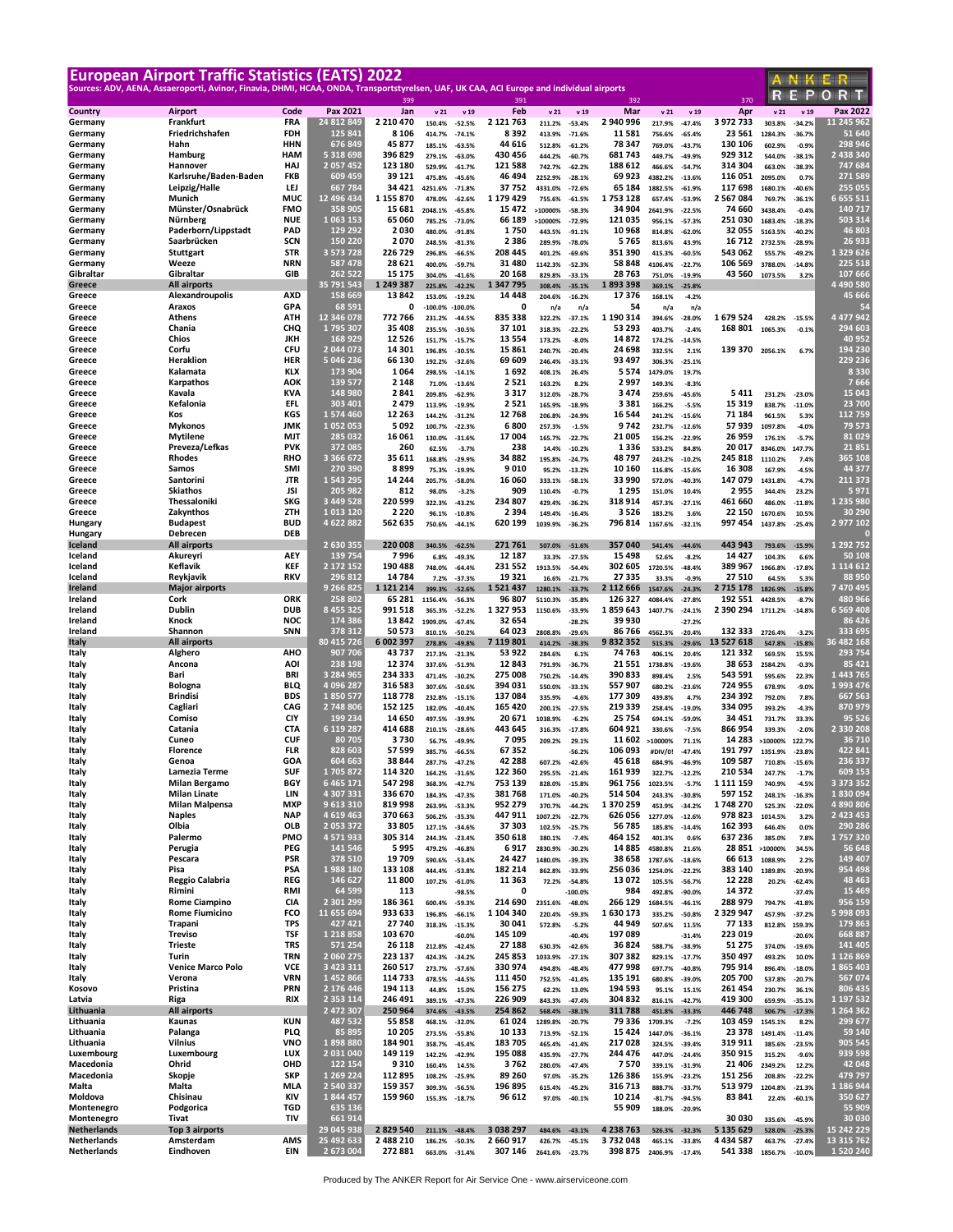|                               | <b>European Airport Traffic Statistics (EATS) 2022</b>                                                                                   |                          |                             |                     |                   |                      |                      |                    |                      |                         |                    |                      |                       |                    |                      | ANKER                 |
|-------------------------------|------------------------------------------------------------------------------------------------------------------------------------------|--------------------------|-----------------------------|---------------------|-------------------|----------------------|----------------------|--------------------|----------------------|-------------------------|--------------------|----------------------|-----------------------|--------------------|----------------------|-----------------------|
|                               | Sources: ADV, AENA, Assaeroporti, Avinor, Finavia, DHMI, HCAA, ONDA, Transportstyrelsen, UAF, UK CAA, ACI Europe and individual airports |                          |                             |                     |                   |                      |                      |                    |                      |                         |                    |                      |                       |                    |                      | REPORT                |
|                               |                                                                                                                                          |                          |                             | 399                 |                   |                      | 391                  |                    |                      | 392                     |                    |                      | 370                   |                    |                      |                       |
| Country<br><b>Netherlands</b> | <b>Airport</b><br>Groningen                                                                                                              | Code<br>GRQ              | Pax 2021<br>27 260          | Jan<br>3666         | v <sub>21</sub>   | v 19<br>$-55.5%$     | Feb<br>3436          | v21                | v 19<br>$-60.8%$     | Mar<br>3 3 0 6          | v <sub>21</sub>    | v 19<br>$-65.3%$     | Apr<br>5010           | v21                | v 19<br>$-63.2%$     | Pax 2022<br>15 4 18   |
| Netherlands                   | Maastricht                                                                                                                               | MST                      | 97 646                      | 5880                | 460.5%            | $-0.2%$              | 3 2 8 8              | 633.9%             | $-50.6%$             | 3371                    | 803.8%             | $-51.2%$             | 15 386                | 943.8%             | $-52.7%$             | 27 925                |
| <b>Netherlands</b>            | Rotterdam                                                                                                                                | <b>RTM</b>               | 755 395                     | 58 903              | 1679.0%           | $-31.2%$             | 63 510               | 2112.1%            | $-34.8%$             | 101 163                 | >10000%            | $-27.7%$             | 139 308               | 7062.4%            | $-18.8%$             | 362 884               |
| <b>Norway</b>                 | All airports<br>Alesund                                                                                                                  | AES                      | 23 784 291<br>499 103       | 1997864<br>41 263   | 128.6%            | $-50.0%$             | 2 391 661<br>47446   | 206.1%             | $-41.3%$             | 3 499 259<br>67 134     | 258.0%             | $-26.2%$             | 3 972 958<br>81 075   | 368.5%             | $-11.5%$             | 11 861 742<br>236 918 |
| Norway<br>Norway              | Alta                                                                                                                                     | ALF                      | 238 497                     | 16 744              | 108.2%<br>73.0%   | $-49.0%$<br>$-35.4%$ | 19 230               | 207.9%<br>93.5%    | $-40.6%$<br>$-30.6%$ | 27 072                  | 241.2%<br>98.6%    | $-29.6%$<br>$-14.1%$ | 27 730                | 366.1%<br>120.8%   | $-10.5%$<br>$-4.2%$  | 90 776                |
| Norway                        | <b>Bardufoss</b>                                                                                                                         | <b>BDU</b>               | 127 968                     | 10575               | 49.7%             | $-40.6%$             | 12 5 94              | 87.6%              | $-24.5%$             | 14 754                  | 78.5%              | $-18.7%$             | 17860                 | 148.6%             | $-21.1%$             | 55 783                |
| Norway                        | Bergen                                                                                                                                   | <b>BGO</b>               | 3 273 480                   | 275 203             | 96.0%             | $-37.2%$             | 316 635              | 142.6%             | $-27.8%$             | 443 168                 | 170.5%             | $-14.0%$             | 490 129               | 224.0%             | $-2.5%$              | 1 5 2 5 1 3 5         |
| Norway<br>Norway              | Bodø<br>Bronnoysund                                                                                                                      | <b>BOO</b><br><b>BNN</b> | 1 1 5 1 0 7 9<br>100 409    | 77451<br>5 3 9 8    | 64.1%<br>$-2.7%$  | $-39.0%$<br>$-41.8%$ | 93 695<br>5 6 0 6    | 108.2%<br>$-19.3%$ | $-28.2%$<br>$-34.6%$ | 133 498<br>8 1 1 6      | 149.5%<br>35.1%    | $-15.5%$<br>$-21.7%$ | 136 800<br>10 784     | 169.6%<br>77.9%    | $-0.7%$<br>0.6%      | 441 444<br>29 904     |
| Norway                        | Floro                                                                                                                                    | <b>FRO</b>               | 119 048                     | 9 1 8 4             | 17.1%             | $-15.2%$             | 11 264               | 37.9%              | $-1.9%$              | 14 492                  | 57.0%              | 17.3%                | 13 4 22               | 59.2%              | 18.0%                | 48 3 62               |
| Norway                        | Hammerfest                                                                                                                               | HFT                      | 154 810                     | 10319               | 5.4%              | $-15.5%$             | 10 3 15              | 12.8%              | $-14.1%$             | 13816                   | 35.4%              | 16.1%                | 14 749                | 22.8%              | 20.9%                | 49 199                |
| Norway                        | Harstad/Narvik                                                                                                                           | <b>EVE</b><br>HAU        | 529 183<br>258 016          | 32 298              | 96.6%             | $-35.9%$             | 37 573               | 156.7%             | $-27.5%$             | 60 616                  | 201.5%             | $-5.7%$              | 64 936                | 258.3%             | 12.1%                | 195 423<br>135 043    |
| Norway<br>Norway              | Haugesund<br>Kirkenes                                                                                                                    | <b>KKN</b>               | 187 808                     | 23 702<br>13 411    | 122.4%<br>58.2%   | $-43.7%$<br>$-40.3%$ | 27 656<br>14 107     | 223.7%<br>69.9%    | $-36.5%$<br>$-42.5%$ | 39 047<br>19 748        | 327.4%<br>98.0%    | $-23.4%$<br>$-21.7%$ | 44 638<br>21 265      | 442.2%<br>133.2%   | $-8.9%$<br>$-13.4%$  | 68 531                |
| Norway                        | Kristiansand                                                                                                                             | <b>KRS</b>               | 395 947                     | 30 981              | 94.8%             | $-59.2%$             | 36 315               | 163.0%             | $-51.5%$             | 53 527                  | 220.2%             | $-39.2%$             | 61 589                | 300.8%             | $-27.4%$             | 182 412               |
| Norway                        | Kristiansund                                                                                                                             | KSU                      | 196 270                     | 16 4 67             | 69.5%             | $-25.8%$             | 16 680               | 59.3%              | $-26.0%$             | 21 4 62                 | 59.8%              | $-12.3%$             | 24 533                | 87.0%              | 10.0%                | 79 142                |
| Norway<br>Norway              | Leknes<br>Mo I Rana                                                                                                                      | <b>LKN</b><br><b>MQN</b> | 82 495<br>80 121            | 5685<br>4974        | 27.0%             | $-31.7%$             | 6 6 1 3<br>6 1 3 1   | 52.9%<br>70.9%     | $-33.0%$<br>$-22.4%$ | 9 3 6 6<br>8 3 4 1      | 74.8%              | $-24.4%$             | 8387<br>9339          | 61.4%              | $-17.8%$             | 30 051<br>28785       |
| Norway                        | Molde                                                                                                                                    | MOL                      | 192 078                     | 14 667              | 43.3%<br>102.0%   | $-35.4%$<br>$-48.6%$ | 16 992               | 164.4%             | $-44.2%$             | 25 536                  | 85.9%<br>235.1%    | $-9.7%$<br>$-31.1%$  | 29 5 12               | 101.1%<br>328.9%   | 7.9%<br>$-10.7%$     | 86 707                |
| Norway                        | Orsta/Volda                                                                                                                              | HOV                      | 72 12 1                     | 5046                | 38.6%             | $-38.8%$             | 5905                 | 62.0%              | $-33.2%$             | 8466                    | 94.0%              | $-13.9%$             | 9516                  | 145.5%             | 7.0%                 | 28 933                |
| Norway                        | Oslo                                                                                                                                     | OSL                      | 9 397 332                   | 841 390             | 192.1%            | $-56.9%$             | 1 044 001            | 378.8%             | $-48.0%$             | 1 560 613               | 452.5%             | $-33.1%$             | 1848920               | 647.7%             | $-17.9%$             | 5 294 924             |
| Norway<br>Norway              | <b>Sandefjord Torp</b><br>Stavanger                                                                                                      | <b>TRF</b><br><b>SVG</b> | 703 986<br>1815387          | 59853<br>147 585    | 172.2%<br>96.1%   | $-56.7%$<br>$-52.4%$ | 73 605<br>173 138    | 359.1%<br>157.9%   | $-48.4%$<br>$-42.7%$ | 112 566<br>260 880      | 478.3%<br>202.0%   | $-29.5%$<br>$-27.5%$ | 158 899<br>291 698    | 787.4%<br>275.8%   | $-11.0%$<br>$-12.3%$ | 404 923<br>873 301    |
| Norway                        | <b>Stokmarknes</b>                                                                                                                       | <b>SKN</b>               | 83 545                      | 6 187               | 56.8%             | $-27.8%$             | 7014                 | 58.4%              | $-14.9%$             | 10 039                  | 126.1%             | 4.1%                 | 9658                  | 75.5%              | 14.3%                | 32 898                |
| Norway                        | Svalbard                                                                                                                                 | <b>LYR</b>               | 82 246                      | 6 2 3 2             | 110.0%            | $-26.2%$             | 9652                 | 152.6%             | $-22.9%$             | 14 421                  | 110.4%             | $-22.4%$             | 15 708                | 176.0%             | $-17.2%$             | 46 013                |
| Norway                        | Svolvaer                                                                                                                                 | <b>SVJ</b>               | 66 474                      | 3818                | 39.7%             | $-36.1%$             | 4654                 | 62.4%              | $-31.8%$             | 8 1 6 7                 | 156.1%             | $-9.4%$              | 8 2 0 8               | 137.1%             | 12.6%                | 24 847                |
| Norway                        | Tromsø<br>Trondheim                                                                                                                      | <b>TOS</b><br><b>TRD</b> | 1471486<br>2 062 072        | 132 274<br>164 214  | 102.7%            | $-34.4%$             | 153 163<br>195 171   | 141.2%             | $-25.8%$             | 199 492<br>296 591      | 178.0%             | $-9.6%$              | 178 432<br>318 437    | 183.3%             | 6.2%                 | 663 361<br>974 413    |
| Norway<br>Norway              | Vadso                                                                                                                                    | <b>VDS</b>               | 86 914                      | 5707                | 110.7%<br>28.3%   | $-48.1%$<br>$-32.0%$ | 6 1 9 0              | 187.4%<br>41.8%    | $-39.5%$<br>$-22.1%$ | 9087                    | 233.2%<br>76.6%    | $-21.6%$<br>$-0.8%$  | 9405                  | 299.4%<br>81.8%    | $-4.6%$<br>20.1%     | 30 389                |
| Poland                        | Top 12 airports                                                                                                                          |                          | 19 431 479                  | 1667954             | 324.9%            | $-44.6%$             | 1752766              | 523.3%             | $-40.8%$             | 2 212 209               | 471.3%             | $-34.2%$             | 2 823 575             | 517.8%             | $-24.9%$             | 8 456 504             |
| Poland                        | <b>Bydgoszcz</b>                                                                                                                         | <b>BZG</b>               |                             |                     |                   |                      |                      |                    |                      |                         |                    |                      |                       |                    |                      | 0                     |
| Poland<br>Poland              | Gdansk<br>Katowice                                                                                                                       | GDN<br><b>KTW</b>        | 2 154 447<br>2 3 2 8 9 7 3  | 185 690<br>140 776  | 325.4%<br>461.4%  | $-41.8%$<br>$-40.1%$ | 197 866<br>141 531   | 647.3%<br>908.3%   | $-38.5%$<br>$-37.7%$ | 246 189<br>184 279      | 604.1%<br>519.2%   | $-31.8%$<br>$-26.3%$ | 335 115<br>251 210    | 636.1%<br>522.6%   | $-22.2%$<br>$-17.0%$ | 964 860<br>717 796    |
| Poland                        | Krakow                                                                                                                                   | <b>KRK</b>               | 3 071 074                   | 323 288             | 494.8%            | $-36.7%$             | 398 278              | 1105.2%            | $-23.2%$             | 476 609                 | 1126.2%            | $-21.1%$             | 593 515               | 1034.7%            | $-12.0%$             | 1791690               |
| Poland                        | Lodz                                                                                                                                     | LCJ                      | 69 320                      |                     |                   |                      |                      |                    |                      |                         |                    |                      | 7713                  | >10000%            | $-63.0%$             | 7713                  |
| Poland                        | Lublin                                                                                                                                   | LUZ                      | 108 096                     | 8852                | 199.5%            | $-64.5%$             | 9918                 | 945.1%             | $-59.8%$             | 14 941                  | 1168.3%            | $-42.8%$             | 21899                 | 1765.3%            | $-22.5%$             | 55 610                |
| Poland<br>Poland              | Poznan<br><b>Rzeszow</b>                                                                                                                 | POZ<br><b>RZE</b>        | 1055252<br>255 792          | 76 120<br>19 4 29   | 662.5%            | $-40.9%$             | 74 299<br>28 26 6    | 3319.2%            | $-39.6%$             | 96 674<br>43 264        | 1530.3%            | $-29.2%$             | 155 539<br>48 987     | 1126.1%            | $-2.2%$              | 402 632<br>139 946    |
| Poland                        | Szczecin                                                                                                                                 | SZZ                      | 181886                      | 15 551              | 224.8%<br>187.1%  | $-62.8%$<br>$-59.1%$ | 17346                | 1256.3%<br>510.1%  | $-45.9%$<br>$-51.6%$ | 26 190                  | 1229.2%<br>614.4%  | $-27.9%$<br>$-36.8%$ |                       | 1364.0%            | $-17.8%$             | 59 087                |
| Poland                        | Warsaw                                                                                                                                   | <b>WAW</b>               | 7 473 629                   | 649 083             | 228.7%            | $-45.6%$             | 589 339              | 241.3%             | $-49.5%$             | 777 468                 | 228.3%             | $-41.8%$             | 952 015               | 277.0%             | $-34.8%$             | 2 967 905             |
| Poland                        | <b>Warsaw Modlin</b>                                                                                                                     | WMI                      | 1 396 833                   | 138 626             | 512.9%            | $-40.9%$             | 175 452              | 1501.9%            | $-23.3%$             | 211 488                 | 1647.5%            | $-17.1%$             | 267 919               | 1098.7%            | $-2.9%$              | 793 485               |
| Poland                        | Wroclaw<br><b>Top 5 airports</b>                                                                                                         | <b>WRO</b>               | 1 4 1 8 1 6 6<br>24 425 202 | 110 539<br>2075938  | 397.8%            | $-51.1%$             | 120 471<br>2 527 046 | 666.1%             | $-45.5%$             | 135 107<br>3 507 257    | 576.9%             | $-45.0%$             | 189 663<br>4 821 042  | 716.1%             | $-30.1%$             | 555 780<br>12 931 283 |
| Portugal<br>Portugal          | Faro                                                                                                                                     | <b>FAO</b>               | 3 2 6 4 8 5 1               | 141 119             | 181.3%<br>317.2%  | $-39.2%$<br>$-46.7%$ | 235 243              | 964.9%<br>2631.6%  | $-23.9%$<br>$-23.3%$ | 385 851                 | 800.7%<br>2999.5%  | $-16.3%$<br>$-12.8%$ | 787 297               | 606.2%<br>2000.4%  | $-6.7%$<br>$-9.5%$   | 1 549 510             |
| Portugal                      | Funchal                                                                                                                                  | <b>FNC</b>               | 1897579                     | 168 589             | 220.7%            | $-25.6%$             | 179 193              | 693.0%             | $-17.4%$             | 255 175                 | 583.5%             | $-4.0%$              | 363 206               | 503.4%             | 24.8%                | 966 163               |
| Portugal                      | Lisbon                                                                                                                                   | LIS                      | 12 156 147                  | 1 2 1 3 6 9 3       | 189.7%            | $-38.7%$             | 1411443              | 1046.2%            | $-25.4%$             | 1893132                 | 853.4%             | $-20.5%$             | 2 3 6 7 8 1 3         | 563.2%             | $-11.8%$             | 6 886 081             |
| Portugal<br>Portugal          | Ponta Delgada<br>Porto                                                                                                                   | <b>PDL</b><br>OPO        | 1 265 440<br>5 841 185      | 76871<br>475 666    | 131.4%<br>138.5%  | $-29.7%$<br>$-42.9%$ | 81 611<br>619 556    | 257.8%<br>930.0%   | $-17.7%$<br>$-22.9%$ | 118 088<br>855 011      | 165.2%<br>785.8%   | $-10.0%$<br>$-11.9%$ | 165 126<br>1 137 600  | 178.0%<br>574.9%   | $-6.1%$              | 441 696<br>3 087 833  |
| Romania                       | <b>Major airports</b>                                                                                                                    |                          | 10 983 313                  | 859 607             | 145.3%            | $-43.9%$             | 841 169              | 233.8%             | $-42.1%$             | 1 259 074               | 314.8%             | $-22.9%$             | 1 4 1 5 8 7 9         | 206.9%             | $-0.7%$<br>$-23.1%$  | 4 375 729             |
| Romania                       | Bacau                                                                                                                                    | <b>BCM</b>               | 379 947                     |                     |                   |                      | 15 5 78              | 118.2%             | $-29.6%$             | 27825                   | 294.1%             | 8.5%                 |                       |                    |                      | 43 403                |
| Romania                       | <b>Bucharest Otopeni</b>                                                                                                                 | <b>OTP</b>               | 6 907 592                   | 593 017             | 156.0%            | $-40.4%$             | 575 448              | 221.7%             | $-38.5%$             | 827 694                 | 284.3%             | $-21.8%$             | 1088708               | 253.4%             | $-8.5%$              | 3 084 867             |
| Romania<br>Romania            | Cluj Napoca<br>Constanta                                                                                                                 | <b>CLJ</b><br><b>CND</b> | 1 463 207<br>52 4 65        | 107958<br>2 2 0 2   | 167.7%<br>$-4.8%$ | $-41.8%$<br>$-69.2%$ | 92718<br>2 7 9 9     | 216.1%<br>129.2%   | $-47.8%$<br>$-57.2%$ | 134 029<br>3 10 1       | 253.1%<br>95.0%    | $-33.0%$<br>$-55.1%$ | 222 835               | 245.8%             | $-5.0%$              | 557 540<br>8 1 0 2    |
| Romania                       | Craiova                                                                                                                                  | CRA                      | 191 510                     | 16787               | 254.5%            | $-48.2%$             | 14 163               | 415.4%             | $-54.8%$             | 19 911                  | 658.2%             | $-44.9%$             |                       |                    |                      | 50 861                |
| Romania                       | lasi                                                                                                                                     | IAS                      | 639 532                     | 53 561              | 179.3%            | $-43.8%$             | 44 901               | 260.4%             | $-50.4%$             | 118 784                 | 744.7%             | 24.6%                |                       |                    |                      | 217 246               |
| Romania                       | Sibiu                                                                                                                                    | <b>SBZ</b>               | 280 644<br>346 819          |                     |                   |                      | 17466                | 411.4%             | $-60.2%$             |                         |                    |                      |                       |                    |                      | 17 466<br>112 816     |
| Romania<br>Romania            | Suceava<br><b>Targu Mures</b>                                                                                                            | <b>SCV</b><br>TGM        | 90 626                      | 31731<br>7461       | 348.5%<br>276.4%  | 22.6%<br>$-32.9%$    | 30 260<br>5 3 6 9    | 815.9%<br>276.8%   | 25.3%<br>$-57.7%$    | 50 825 1256.4%<br>9331  | 303.9% -31.1%      | 77.5%                |                       |                    |                      | 22 16 1               |
| Romania                       | Timisoara                                                                                                                                | TSR                      | 630 971                     | 46 890              | 199.5%            | $-54.9%$             | 42 467               | 252<br>.5%         | $-60.9%$             | 67 574                  | 385.7%             | $-44.99$             | 104 336 323.2% -10.5% |                    |                      | 261 267               |
| Serbia                        | <b>Belgrade</b>                                                                                                                          | <b>BEG</b>               | 3 286 000                   | 240 981             | 142.6%            | $-30.7%$             | 208 917              | 139.6%             | $-33.8%$             | 292 924                 | 201.6%             | $-21.3%$             | 390 042               | 195.2%             | $-16.6%$             | 1 132 864             |
| Serbia                        | Nis<br><b>Bratislava</b>                                                                                                                 | INI<br><b>BTS</b>        | 146 296<br>480 152          | 14 14 9             | 431.5%            | $-43.9%$             | 15 5 11              | 828.8%             | $-34.4%$             | 21 765                  | 2359.3%            | $-17.7%$             | 33 415                | 1457.8%            | 13.3%                | 84 840<br>226 070     |
| Slovakia<br>Slovakia          | Kosice                                                                                                                                   | KSC                      | 167 366                     | 35 4 65<br>12 4 11  | 326.2%<br>330.2%  | $-71.8%$<br>$-52.6%$ | 43 067<br>15 935     | 1307.9%<br>789.7%  | $-63.9%$<br>$-43.1%$ | 58 995<br>25 550        | 1462.0%<br>1656.0% | $-58.0%$<br>$-13.8%$ | 88 543<br>34 049      | 3974.7%<br>1388.2% | $-43.3%$<br>3.3%     | 87 945                |
| Slovenia                      | Ljubljana                                                                                                                                | LJU                      | 421934                      | 37 604              | 663.8%            | $-63.7%$             | 38 127               | 589.0%             | $-63.9%$             | 50 928                  | 544.1%             | $-61.9%$             | 69 699                | 696.5%             | $-55.9%$             | 196 358               |
| <b>Spain</b>                  | All airports                                                                                                                             |                          | 119 956 071                 | 10 403 137          | 269.6%            | $-37.3%$             | 11 908 046           | 435.0%             | $-26.8%$             | 15 587 273              | 387.1%             | $-21.9%$             | 20 458 260            | 457.2%             | $-11.8%$             | 58 356 716            |
| Spain<br>Spain                | A Coruña<br>Alicante                                                                                                                     | LCG<br><b>ALC</b>        | 595 286<br>5 841 181        | 46 800<br>473 135   | 135.3%            | $-48.7%$             | 52 195<br>583 513    | 231.4%             | $-42.6%$             | 67 002<br>830 474       | 180.9%             | $-38.4%$             | 77 083<br>1 201 394   | 197.0%             | $-31.1%$             | 243 080<br>3 088 516  |
| Spain                         | Almeria                                                                                                                                  | LEI                      | 320 639                     | 17 240              | 511.9%<br>87.4%   | $-39.7%$<br>$-49.6%$ | 19 237               | 1447.7%<br>139.7%  | $-25.4%$<br>$-49.5%$ | 30 024                  | 1240.8%<br>185.8%  | $-16.7%$<br>$-45.4%$ | 64 144                | 1008.5%<br>546.4%  | $-10.5%$<br>$-17.7%$ | 130 645               |
| Spain                         | <b>Asturias</b>                                                                                                                          | OVD                      | 831 793                     | 63 055              | 255.3%            | $-22.9%$             | 65 613               | 486.8%             | $-17.9%$             | 86 231                  | 476.8%             | $-22.3%$             | 111 968               | 859.2%             | $-5.9%$              | 326 867               |
| Spain                         | <b>Barcelona</b>                                                                                                                         | <b>BCN</b>               | 18 874 896                  | 1701533             | 313.5%            | $-48.0%$             | 1983 298             | 591.9%             | $-39.3%$             | 2 701 372               | 537.5%             | $-31.9%$             | 3 522 039             | 631.2%             | $-22.1%$             | 9 908 242             |
| Spain<br>Spain                | Bilbao<br>Castellon                                                                                                                      | <b>BIO</b><br><b>CDT</b> | 2 580 911<br>37 701         | 183 141<br>1889     | 218.3%            | $-45.2%$             | 212 668<br>3442      | 471.7%             | $-38.5%$             | 294 759<br>4816         | 452.5%             | $-33.3%$             | 440 119<br>9438       | 620.7%             | $-16.4%$             | 1 130 687<br>19 5 8 5 |
| Spain                         | <b>El Hierro</b>                                                                                                                         | <b>VDE</b>               | 234 361                     | 16 035              | 141.3%<br>50.1%   | $-70.1%$<br>$-12.7%$ | 16 936               | 430.4%<br>53.9%    | $-49.4%$<br>$-5.0%$  | 20732                   | 643.2%<br>35.8%    | $-40.0%$<br>3.7%     | 22 367                | 1647.8%<br>71.6%   | $-7.0%$<br>7.5%      | 76 070                |
| Spain                         | Fuerteventura                                                                                                                            | <b>FUE</b>               | 3 1 1 4 1 0 7               | 328 655             | 264.7%            | $-25.8%$             | 372 576              | 403.8%             | $-13.2%$             | 479 844                 | 369.4%             | $-5.9%$              | 497 252               | 358.4%             | 1.4%                 | 1678327               |
| Spain                         | Girona                                                                                                                                   | GRO                      | 312 897                     | 10 567              | 1124.4%           | $-71.8%$             | 16 383               | 3438.4%            | $-52.1%$             | 27 217                  | 3728.0%            | $-32.2%$             | 100 276               | 15374.7%           | $-42.8%$             | 154 443               |
| Spain                         | Gran Canaria<br>Granada                                                                                                                  | LPA<br><b>GRX</b>        | 6 900 493<br>502 693        | 845 605<br>46 218   | 259.9%            | $-28.4%$             | 889 991<br>48 350    | 385.9%             | $-20.9%$             | 1057098<br>64 549       | 283.5%             | $-18.9%$             | 1073538<br>76878      | 294.6%             | $-2.8%$              | 3 866 232<br>235 995  |
| Spain<br>Spain                | Ibiza                                                                                                                                    | <b>IBZ</b>               | 4 8 5 1 8 1 9               | 144 202             | 247.7%<br>181.0%  | $-48.8%$<br>$-16.6%$ | 167847               | 425.5%<br>352.3%   | $-46.1%$<br>$-6.5%$  | 234 850                 | 315.2%<br>255.9%   | $-40.9%$<br>$-2.2%$  | 537 064               | 379.6%<br>409.9%   | $-26.9%$<br>3.8%     | 1 083 963             |
| Spain                         | Jerez de la Frontera                                                                                                                     | XRY                      | 438 202                     | 21 249              | 164.8%            | $-52.3%$             | 26 809               | 331.8%             | $-44.4%$             | 45 600                  | 481.6%             | $-39.7%$             | 79 108                | 803.9%             | $-23.6%$             | 172 766               |
| Spain                         | Lanzarote                                                                                                                                | ACE                      | 3 438 407                   | 406 115             | 379.3%            | $-28.7%$             | 493 883              | 809.9%             | $-10.5%$             | 607 643                 | 615.0%             | $-9.2%$              | 645 233               | 559.0%             | 2.6%                 | 2 152 874             |
| Spain<br>Spain                | La Palma<br>Madrid                                                                                                                       | <b>SPC</b><br><b>MAD</b> | 761 231<br>24 135 220       | 58 516<br>2 690 394 | 49.0%<br>218.3%   | $-50.3%$<br>$-38.7%$ | 69 402<br>2877221    | 71.9%<br>282.1%    | $-37.5%$<br>$-30.7%$ | 90 897<br>3 5 5 7 7 5 5 | 72.3%<br>266.2%    | $-33.7%$<br>$-27.5%$ | 114 045<br>4 040 513  | 130.9%<br>309.7%   | $-10.3%$<br>$-20.0%$ | 332 860<br>13 165 883 |
| Spain                         | Malaga                                                                                                                                   | AGP                      | 8 8 7 4 7 6 5               | 696 049             | 314.0%            | $-31.3%$             | 871 474              | 728.6%             | $-17.2%$             | 1 178 907               | 606.5%             | $-12.9%$             | 1660066               | 691.8%             | $-9.2%$              | 4 406 496             |
| Spain                         | Melilla                                                                                                                                  | <b>MLN</b>               | 332 446                     | 27858               | 65.7%             | 1.2%                 | 28 673               | 64.4%              | 5.6%                 | 31 659                  | 32.6%              | 3.7%                 | 35 407                | 75.0%              | $-2.8%$              | 123 597               |
| Spain                         | Menorca                                                                                                                                  | MAH                      | 2 3 2 5 3 2 7               | 59 194              | 144.6%            | $-16.4%$             | 65 718               | 185.3%             | $-13.2%$             | 97 647                  | 164.9%             | $-8.8%$              | 220 560               | 347.2%             | 32.9%                | 443 119               |
| Spain<br>Spain                | Murcia<br>Palma de Mallorca                                                                                                              | RMU<br>PMI               | 283 436<br>14 496 857       | 13 600<br>559 675   | 720.3%<br>238.1%  | $-67.3%$<br>$-33.3%$ | 20 377<br>713 817    | 2440.8%<br>403.9%  | $-54.9%$<br>$-20.3%$ | 32 417<br>1 098 167     | 2154.3%<br>303.4%  | $-42.4%$<br>$-15.6%$ | 83 241<br>2 439 623   | 3766.3%<br>462.6%  | $-24.9%$<br>$-3.0%$  | 149 635<br>4 811 282  |
| Spain                         | Pamplona                                                                                                                                 | PNA                      | 112 534                     | 10455               | 79.4%             | $-31.8%$             | 10891                | 121.3%             | $-30.2%$             | 12 3 20                 | 131.5%             | $-30.7%$             | 13 016                | 114.8%             | $-40.6%$             | 46 682                |
| Spain                         | Reus                                                                                                                                     | <b>REU</b>               | 158 886                     | 247                 | $-21.1%$          | $-95.8%$             | 209                  | $-41.3%$           | $-94.6%$             | 4350                    | 674.0%             | $-9.0%$              | 58 456                | >10000%            | 7.5%                 | 63 262                |
| Spain                         | San Sebastian                                                                                                                            | EAS                      | 155 331                     | 14 14 6             | 415.7%            | $-26.0%$             | 16958                | 506.1%             | $-15.7%$             | 21 404                  | 412.3%             | $-14.8%$             | 29 088                | 495.9%             | 4.6%                 | 81 596                |
| Spain<br>Spain                | Santander<br>Santiago de Compostela                                                                                                      | <b>SDR</b><br>scq        | 503 470<br>1653821          | 39 784<br>130 796   | 394.3%<br>247.1%  | $-47.0%$<br>$-26.8%$ | 54 270<br>136 467    | 941.3%<br>625.9%   | $-26.8%$<br>$-17.4%$ | 63 533<br>190 548       | 859.9%<br>736.4%   | $-29.2%$<br>$-9.9%$  | 92 538<br>292 643     | 1247.2%<br>665.3%  | $-8.2%$<br>15.5%     | 250 125<br>750 454    |
| Spain                         | Seville                                                                                                                                  | <b>SVQ</b>               | 3 444 459                   | 321 034             | 383.1%            | $-38.5%$             | 402 923              | 986.2%             | $-22.8%$             | 542 690                 | 940.6%             | $-15.4%$             | 598 247               | 657.1%             | $-12.4%$             | 1864894               |
| Spain                         | <b>Tenerife Norte</b>                                                                                                                    | <b>TFN</b>               | 3 840 160                   | 316 615             | 129.7%            | $-20.9%$             | 356 420              | 141.7%             | $-9.1%$              | 420 825                 | 107.0%             | $-10.1%$             | 467824                | 139.4%             | $-3.1%$              | 1 561 684             |
| Spain                         | <b>Tenerife Sur</b>                                                                                                                      | TFS                      | 4 605 827                   | 716 413             | 631.6%            | $-29.7%$             | 824 123              | 915.2%             | $-13.6%$             | 995 773                 | 858.9%             | $-10.1%$             | 963 076               | 708.4%             | 2.2%                 | 3 499 385             |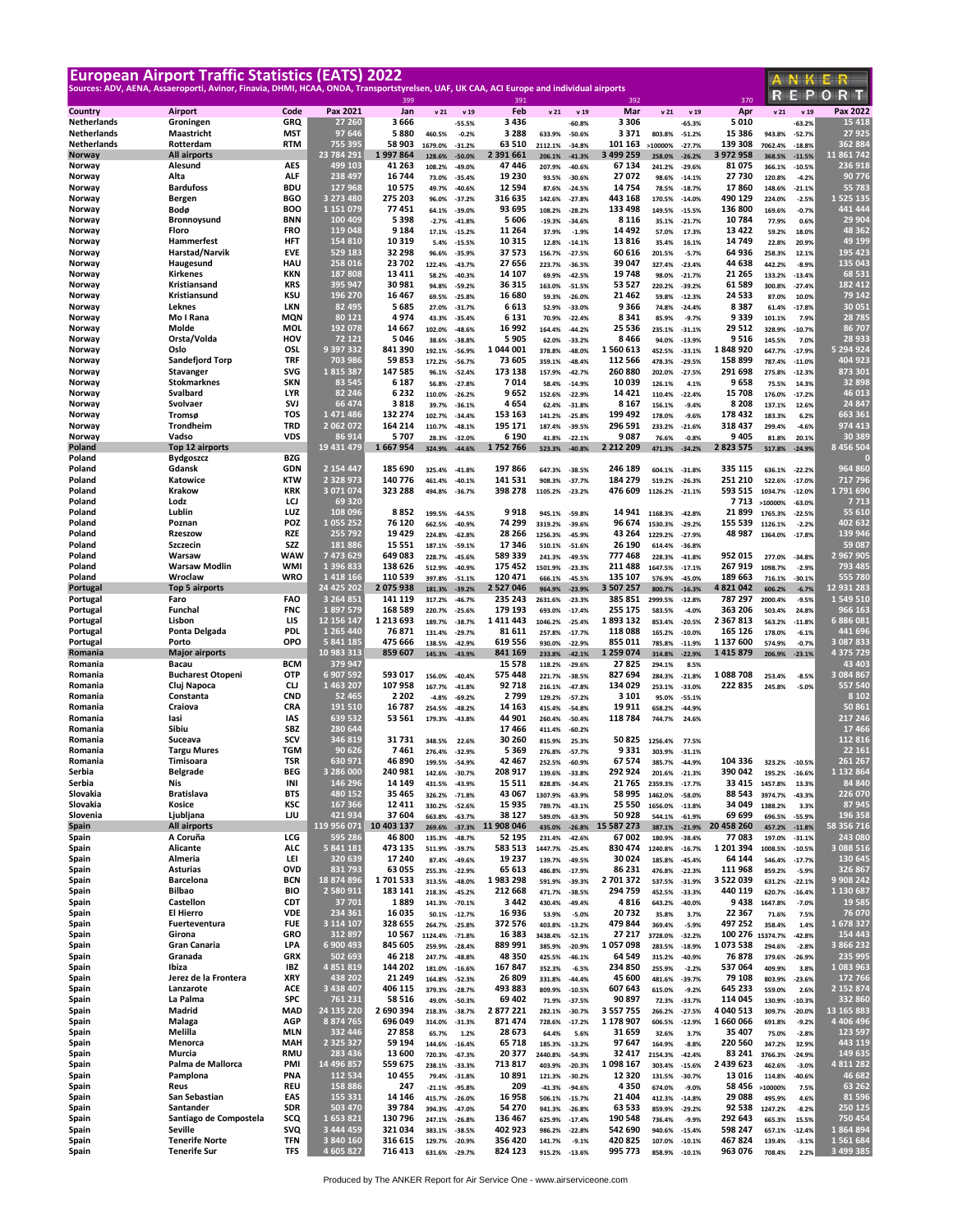|                                                | <b>European Airport Traffic Statistics (EATS) 2022</b>                                                                                   |                          |                            |                      |                   |                      |                      |                    |                      |                       |                    |                      |                       |                    |                      | ANKER                   |
|------------------------------------------------|------------------------------------------------------------------------------------------------------------------------------------------|--------------------------|----------------------------|----------------------|-------------------|----------------------|----------------------|--------------------|----------------------|-----------------------|--------------------|----------------------|-----------------------|--------------------|----------------------|-------------------------|
|                                                | Sources: ADV, AENA, Assaeroporti, Avinor, Finavia, DHMI, HCAA, ONDA, Transportstyrelsen, UAF, UK CAA, ACI Europe and individual airports |                          |                            |                      |                   |                      |                      |                    |                      |                       |                    |                      |                       |                    |                      | REPORT                  |
| Country                                        | Airport                                                                                                                                  | Code                     | Pax 2021                   | 399<br>Jan           | v <sub>21</sub>   | v 19                 | 391<br>Feb           | v <sub>21</sub>    | v 19                 | 392<br>Mar            | v <sub>21</sub>    | v 19                 | 370<br>Apr            | v <sub>21</sub>    | v 19                 | Pax 2022                |
| Spain                                          | Valencia                                                                                                                                 | <b>VLC</b>               | 4077836                    | 338 311              | 366.3%            | $-37.8%$             | 391 472              | 747.7%             | $-25.3%$             | 540 916               | 658.0%             | $-19.1%$             | 716 277               | 606.8%             | $-4.8%$              | 1986976                 |
| Spain                                          | Valladolid                                                                                                                               | <b>VLL</b>               | 106 168                    | 6999                 | 206.8%            | $-49.9%$             | 5 5 8 4              | 937.9%             | $-62.1%$             | 11 4 68               | 1129.2%            | $-49.1%$             | 13 951                | 1483.5%            | $-43.1%$             | 38 002                  |
| Spain                                          | Vigo<br>Vitoria                                                                                                                          | VGO<br>VIT               | 549 094<br>128 376         | 42 423<br>9 2 5 7    | 160.2%            | $-41.0%$             | 47 949<br>13 209     | 197.1%             | $-32.7%$             | 60 821<br>14 929      | 152.2%             | $-28.3%$             | 68 030<br>20 682      | 157.4%             | $-22.7%$             | 219 223<br>58 077       |
| Spain<br>Spain                                 | Zaragoza                                                                                                                                 | ZAZ                      | 278 453                    | 26 274               | 404.5%<br>457.4%  | $-6.4%$<br>$-10.2%$  | 29 622               | 1555.3%<br>1773.6% | 48.9%<br>10.2%       | 44 619                | 1042.2%<br>1312.4% | 29.5%<br>27.5%       | 52 954                | 1858.5%<br>918.9%  | 12.3%<br>25.5%       | 153 469                 |
| Sweden                                         | Top 22 airports                                                                                                                          |                          | 12 986 167                 | 1 180 606            | 216.8%            | $-61.9%$             | 1 249 238            | 326.3%             | $-59.2%$             | 868 021               | 407.8%             | $-47.7%$             | 2 388 004             | 494.0%             | $-34.2%$             | 6 685 869               |
| Sweden                                         | Angelholm                                                                                                                                | <b>AGH</b>               | 119 093                    | 7096                 | 189.4%            | $-74.9%$             | 8879                 | 230.0%             | $-68.9%$             | 14 790                | 360.7%             | $-54.6%$             | 16 442                | 337.1%             | $-46.5%$             | 47 207                  |
| Sweden<br>Sweden                               | <b>Gothenburg Landvetter</b><br>Halmstad                                                                                                 | GOT<br><b>HAD</b>        | 1911195<br>41 031          | 173 721<br>2998      | 269.9%<br>428.7%  | $-61.5%$<br>$-65.4%$ | 183762<br>3917       | 477.7%<br>509.2%   | $-58.0%$<br>$-57.7%$ | 258 133<br>5 3 5 9    | 556.4%<br>426.4%   | $-47.3%$<br>$-50.5%$ | 362 269<br>6706       | 666.0%<br>534.4%   | $-34.4%$<br>$-33.6%$ | 977885<br>18 980        |
| Sweden                                         | Jonkoping                                                                                                                                | JKG                      | 4 2 5 7                    | 1 1 9 6              | 760.4%            | $-83.9%$             | 920                  | 227.4%             | $-81.8%$             | 1 3 6 1               | 137.5%             | $-73.3%$             | 955                   | >10000%            | $-81.4%$             | 4432                    |
| Sweden                                         | Kalmar                                                                                                                                   | <b>KLR</b>               | 44 4 16                    | 4 1 0 6              | 415.2%            | $-74.8%$             | 4488                 | 473.9%             | $-73.5%$             | 5873                  | 532.9%             | $-72.6%$             | 7664                  | 522.6%             | $-60.6%$             | 22 13 1                 |
| Sweden                                         | Kiruna                                                                                                                                   | <b>KRN</b><br>LPI        | 120 818<br>24 3 7 8        | 16 336<br>3988       | 145.7%            | $-28.7%$             | 18 641<br>3930       | 170.8%             | $-33.5%$             | 21 623                | 138.1%             | $-30.2%$             | 17 396<br>8663        | 91.5%              | $-12.4%$             | 73 996<br>23 201        |
| Sweden<br>Sweden                               | Linkoping<br>Lulea                                                                                                                       | LLA                      | 476 333                    | 42 179               | 382.8%<br>137.9%  | $-62.9%$<br>$-52.3%$ | 46 173               | 3044.0%<br>190.5%  | $-63.0%$<br>$-49.5%$ | 6620<br>67 588        | >10000%<br>233.3%  | $-45.4%$<br>$-36.7%$ | 74 463                | 249.4%             | $-33.5%$<br>$-13.9%$ | 230 403                 |
| Sweden                                         | Malmö                                                                                                                                    | <b>MMX</b>               | 661 656                    | 55 047               | 176.4%            | $-60.0%$             | 55 737               | 212.4%             | $-59.2%$             | 88 137                | 316.6%             | $-44.4%$             | 116 135               | 383.2%             | $-28.8%$             | 315 056                 |
| Sweden                                         | Norrkoping                                                                                                                               | <b>NRK</b>               | 7396                       | 1495                 | 10578.6%          | $-81.3%$             | 1774                 |                    | $-76.4%$             | 2769                  |                    | $-65.3%$             | 1691                  | >10000%            | $-71.3%$             | 7729                    |
| Sweden                                         | Orebro                                                                                                                                   | ORB<br>OSD               | 4788<br>125 442            | 1637<br>12 082       |                   | $-62.8%$             | 1430                 | 1101.7%            | $-66.2%$             | 1604                  |                    | $-58.0%$             | 4598                  | 5720.3%            | 21.2%                | 9 2 6 9<br>73 659       |
| Sweden<br>Sweden                               | Ostersund<br>Ronneby                                                                                                                     | <b>RNB</b>               | 42 574                     | 4035                 | 114.3%<br>347.8%  | $-73.4%$<br>$-73.5%$ | 17765<br>4916        | 95.2%<br>444.4%    | $-66.5%$<br>$-68.4%$ | 24 846<br>8502        | 124.1%<br>627.9%   | $-57.8%$<br>$-55.3%$ | 18 966<br>9 2 4 7     | 147.7%<br>556.7%   | $-52.2%$<br>$-45.0%$ | 26 700                  |
| Sweden                                         | Skelleftea                                                                                                                               | <b>SFT</b>               | 128 315                    | 10 208               | 156.8%            | $-54.4%$             | 13710                | 334.1%             | $-38.5%$             | 21 255                | 416.5%             | $-19.9%$             | 22 774                | 322.7%             | 12.2%                | 67 947                  |
| Sweden                                         | Stockholm Arlanda                                                                                                                        | <b>ARN</b>               | 7 494 783                  | 732 455              | 219.3%            | $-59.3%$             | 768 167              | 342.5%             | $-56.3%$             | 1 158 823             | 427.9%             | $-44.3%$             | 1 478 539             | 526.6%             | $-27.4%$             | 4 137 984               |
| Sweden                                         | <b>Stockholm Bromma</b>                                                                                                                  | BMA                      | 567 607                    | 37932                | 832.9%            | $-78.4%$             | 45 498               | 859.9%             | $-74.0%$             | 74 214                | 1096.6%            | $-63.7%$             | 95 358                | 1067.2%            | $-55.3%$             | 253 002<br>140 683      |
| Sweden<br>Sweden                               | Stockholm Skavsta<br><b>Stockholm Vasteras</b>                                                                                           | <b>NYO</b><br><b>VST</b> | 613 030<br>45 953          | 32 043<br>2 3 1 1    | 51.8%<br>276.4%   | $-75.3%$<br>-53.9%   | 25 116<br>3706       | 79.1%<br>5975.4%   | $-80.4%$<br>$-29.3%$ | 35 092<br>5840        | 100.9%<br>3983.9%  | $-75.7%$<br>1.0%     | 48 432<br>9947        | 124.7%<br>6666.7%  | $-78.0%$<br>$-17.1%$ | 21 804                  |
| Sweden                                         | Sundsvall                                                                                                                                | <b>SDL</b>               | 11 472                     | 1379                 | 1645.6%           | $-91.9%$             | 62                   | $-44.1%$           | $-99.7%$             | 2 3 3 9               | 1409.0%            | $-88.7%$             | 3654                  | 3628.6%            | $-80.9%$             | 7434                    |
| Sweden                                         | Umea                                                                                                                                     | <b>UME</b>               | 307 322                    | 26 731               | 245.0%            | $-62.4%$             | 28 9 22              | 312.8%             | $-59.3%$             | 44 204                | 427.7%             | $-46.6%$             | 51 564                | 476.6%             | $-34.5%$             | 151 421                 |
| Sweden                                         | Vaxjo<br>Visby                                                                                                                           | <b>VXO</b><br><b>VBY</b> | 44 821<br>189 487          | 2822<br>8809         | 2139.7%           | $-80.9%$             | 1924<br>9801         |                    | $-87.0%$             | 3 5 9 1<br>15 4 58    |                    | $-78.0%$             | 10 216<br>22 325      | >10000%            | $-60.7%$             | 18 5 5 3<br>56 393      |
| Sweden<br><b>Switzerland</b>                   | <b>Major airports</b>                                                                                                                    |                          | 19 783 229                 | 1841537              | 196.7%<br>215.4%  | $-63.3%$<br>$-55.1%$ | 2 2 6 7 5 6 2        | 199.5%<br>507.1%   | $-61.2%$<br>$-44.0%$ | 2 973 069             | 282.2%<br>596.3%   | $-48.9%$<br>$-38.3%$ | 3 675 155             | 359.4%<br>510.3%   | $-33.4%$<br>$-27.5%$ | 10 757 323              |
| Switzerland                                    | Basel                                                                                                                                    | <b>BSL</b>               | 3 6 24 1 14                | 247 500              | 127.1%            | $-50.8%$             | 324 383              | 354.6%             | $-41.1%$             | 439 000               | 509.7%             | $-34.6%$             | 630 000               | 620.0%             | $-22.9%$             | 1640883                 |
| Switzerland                                    | Geneva                                                                                                                                   | <b>GVA</b>               | 5923026                    | 695 953              | 271.8%            | $-52.3%$             | 961 344              | 777.1%             | $-34.3%$             | 1 214 976             | 857.2%             | $-29.5%$             | 1 216 048             | 536.0%             | $-20.4%$             | 4 088 321               |
| Switzerland                                    | Zurich<br><b>All airports</b>                                                                                                            | ZRH                      | 10 236 089                 | 898 084<br>9 266 776 | 212.1%            | $-57.9%$             | 981835               | 409.9%             | $-51.7%$             | 1 319 093             | 478.4%             | $-45.5%$             | 1829 107              | 465.4%             | $-32.9%$             | 5 028 119               |
| <b>Turkey</b><br>Turkey                        | Adana                                                                                                                                    | <b>ADA</b>               | 128 387 569<br>3 371 998   | 280 826              | 77.4%<br>73.9%    | $-34.0%$<br>$-37.5%$ | 9 380 074<br>273 565 | 74.0%<br>47.8%     | $-26.4%$<br>$-30.6%$ | 10 919 319<br>302 964 | 54.9%<br>32.4%     | $-24.7%$<br>$-29.7%$ | 11 586 813<br>277 514 | 87.4%<br>50.1%     | $-26.5%$<br>$-37.0%$ | 41 152 982<br>1 134 869 |
| Turkey                                         | Adiyaman                                                                                                                                 | <b>ADF</b>               | 131 893                    | 11 146               | 34.2%             | $-48.1%$             | 14 570               | 66.5%              | $-15.2%$             | 13 5 25               | 46.8%              | $-34.9%$             | 11 001                | 49.6%              | $-46.7%$             | 50 242                  |
| Turkey                                         | Agri                                                                                                                                     | AJI                      | 225 599                    | 11 624               | $-21.0%$          | $-59.1%$             | 15 900               | 5.3%               | $-32.7%$             | 14 883                | $-18.1%$           | $-45.7%$             | 15 683                | $-6.9%$            | $-41.5%$             | 58 090                  |
| Turkey                                         | <b>Amasya Merzifon</b>                                                                                                                   | MZH                      | 114 006                    | 7957                 | 74.8%             | $-59.6%$             | 7405                 | 21.5%              | $-55.5%$             | 7 3 0 5               | 47.1%              | $-54.7%$             | 7522                  | 5.5%               | $-41.8%$             | 30 189                  |
| Turkey<br>Turkey                               | Ankara<br>Antalya                                                                                                                        | <b>ESB</b><br><b>AYT</b> | 7 026 175<br>22 007 108    | 592 960<br>662 337   | 90.6%<br>125.8%   | $-51.1%$<br>$-25.6%$ | 575 691<br>598 394   | 66.3%<br>103.8%    | $-48.3%$<br>$-24.5%$ | 686 268<br>837 012    | 1.2%<br>53.5%      | $-42.5%$<br>$-25.4%$ | 604 527<br>1577050    | 68.2%<br>160.0%    | $-50.5%$<br>$-28.8%$ | 2 459 446<br>3 674 793  |
| Turkey                                         | Gazipasa-Alanya                                                                                                                          | <b>GZP</b>               | 620 387                    | 27 067               | 49.7%             | $-19.5%$             | 28 8 36              | 62.2%              | $-8.3%$              | 35 915                | 49.6%              | 0.1%                 | 53 136                | 119.6%             | $-24.7%$             | 144 954                 |
| Turkey                                         | <b>Balikesir Koca Seyit</b>                                                                                                              | <b>EDO</b>               | 266 389                    | 12 3 16              | 78.5%             | $-29.5%$             | 10424                | 41.0%              | $-38.2%$             | 10 4 34               | 24.3%              | $-3.6%$              | 12 923                | 61.1%              | $-59.3%$             | 46 097                  |
| Turkey                                         | Batman                                                                                                                                   | <b>BAL</b>               | 527 082                    | 33 814               | $-3.4%$           | $-43.2%$             | 35 360               | $-5.8%$            | $-27.6%$             | 35 547                | $-19.2%$           | $-31.8%$             | 30 889                | $-5.9%$            | $-31.7%$             | 135 610                 |
| Turkey                                         | <b>Bingol</b><br><b>Bodrum</b>                                                                                                           | <b>BGG</b><br><b>BJV</b> | 152 662<br>2935236         | 8 1 0 9<br>68781     | $-13.9%$          | $-54.6%$             | 10 071<br>71 037     | 5.8%               | $-30.0%$             | 9935<br>80 807        | 0.7%               | $-44.2%$             | 12 260<br>162 270     | 30.4%              | $-29.7%$             | 40 375<br>382 895       |
| Turkey<br>Turkey                               | <b>Bursa Yenisehir</b>                                                                                                                   | YEI                      | 77 515                     | 7 1 2 3              | 61.6%<br>7023.0%  | $-28.4%$<br>$-62.8%$ | 7058                 | 45.0%              | $-19.9%$<br>$-63.1%$ | 8 1 0 9               | 17.2%              | $-21.0%$<br>$-63.6%$ | 6 3 0 6               | 132.3%<br>6082.4%  | $-22.7%$<br>$-74.0%$ | 28 5 9 6                |
| Turkey                                         | Canakkale                                                                                                                                | CKZ                      | 86 733                     | 5 2 3 7              | 87.2%             | 40.4%                | 5 2 1 9              | 62.5%              | $-35.1%$             | 6997                  | 61.7%              | $-38.6%$             | 6022                  | $-64.3%$           | $-47.1%$             | 23 475                  |
| Turkey                                         | Dalaman                                                                                                                                  | DLM                      | 2 449 858                  | 64 259               | 95.0%             | 1.0%                 | 60975                | 68.2%              | 5.3%                 | 78 496                | 52.3%              | 11.7%                | 149 113               | 134.4%             | $-36.6%$             | 352 843                 |
| Turkey                                         | Denizli                                                                                                                                  | <b>DNZ</b><br><b>DIY</b> | 308 209                    | 23 282               | 61.8%             | $-54.6%$             | 28 3 98              | 91.5%              | $-39.2%$             | 34 122                | 88.5%              | $-42.8%$             | 33 915                | 113.6%             | $-37.8%$             | 119 717                 |
| Turkey<br>Turkey                               | Diyarbakir<br>Elazig                                                                                                                     | EZS                      | 1 360 174<br>515 328       | 111 131<br>40 666    | 33.4%<br>16.5%    | $-30.9%$<br>$-46.3%$ | 114 807<br>42 122    | 18.0%<br>8.3%      | $-16.5%$<br>$-35.9%$ | 129 096<br>44 777     | 6.0%<br>$-3.3%$    | $-13.4%$<br>$-34.9%$ | 111 393<br>45 202     | 19.8%<br>28.3%     | $-21.2%$<br>$-34.9%$ | 466 427<br>172 767      |
| Turkey                                         | Erzincan                                                                                                                                 | <b>ERC</b>               | 278 938                    | 16898                | 18.9%             | $-53.3%$             | 17 159               | $-4.9%$            | $-47.5%$             | 19 901                | 17.6%              | $-45.5%$             | 18 976                | 28.3%              | $-41.7%$             | 72 934                  |
| Turkey                                         | Erzurum                                                                                                                                  | <b>ERZ</b>               | 781 030                    | 86 411               | 48.8%             | $-16.9%$             | 85 466               | 32.1%              | $-6.8%$              | 73 360                | 9.9%               | $-23.1%$             | 53 422                | 30.0%              | $-36.0%$             | 298 659                 |
| Turkey                                         | Gaziantep                                                                                                                                | <b>GZT</b>               | 1872236                    | 142 025              | 57.2%             | $-33.9%$             | 162 944              | 59.1%              | $-18.7%$             | 179 800               | 36.6%              | $-18.2%$             | 155 272               | 54.2%              | $-24.0%$             | 640 041                 |
| Turkey<br>Turkey                               | Hatay<br>Igdir                                                                                                                           | <b>HTY</b><br><b>IGD</b> | 896 572<br>188 919         | 75 403<br>12782      | 65.8%             | $-35.0%$<br>$-47.7%$ | 75 238<br>13866      | 48.6%              | $-24.0%$             | 79 851<br>13 614      | 25.4%<br>35.7%     | $-27.9%$             | 80 199<br>12 488      | 50.7%              | $-11.4%$<br>$-42.2%$ | 310 691<br>52 750       |
| Turkey                                         | Isparta                                                                                                                                  | <b>ISE</b>               | 44 865                     | 4 3 9 5              | 103.2%<br>455.6%  | $-62.3%$             | 4 1 0 3              | 26.6%<br>83.3%     | $-31.7%$<br>$-63.6%$ | 4949                  | 116.6%             | $-42.0%$<br>$-79.9%$ | 4 4 3 7               | 5.7%<br>92.0%      | $-72.8%$             | 17884                   |
| Turkey                                         | Istanbul                                                                                                                                 | <b>IST</b>               | 37 176 509                 | 3 485 217            | 107.2%            | $-33.1%$             | 3 559 101            | 116.0%             | $-26.4%$             | 4 369 912             | 97.5%              | $-20.1%$             | 4 4 5 2 1 4 1         | 117.2%             | $-15.7%$             | 15 866 371              |
| Turkey                                         | Istanbul Sabiha Gökcen                                                                                                                   | SAW                      | 24 968 761                 | 2 006 587            | 54.1%             | $-27.2%$             | 2 095 720            | 62.7%              | $-15.5%$             | 2 260 256             | 39.5%              | $-19.5%$             | 2 100 129             | 57.5%              | $-28.9%$             | 8 4 6 2 6 9 2           |
| Turkey<br>Turkey                               | Izmir<br>Kahramanmaras                                                                                                                   | <b>ADB</b><br>KCM        | 7 669 552<br>171 812       | 557863<br>8925       | 75.2%             | $-42.7%$             | 532 878<br>12849     | 48.8%              | $-38.2%$             | 605 726<br>12 444     | 33.0%              | $-36.6%$             | 671973<br>12 306      | 81.6%              | $-27.9%$             | 2 368 440<br>46 5 24    |
| Turkey                                         | Kars                                                                                                                                     | KSY                      | 453 369                    | 48 594               | $-1.9%$<br>53.9%  | $-61.9%$<br>$-13.8%$ | 50773                | 45.4%<br>38.7%     | $-40.2%$<br>2.6%     | 43 244                | 13.0%<br>13.5%     | $-45.8%$<br>$-10.4%$ | 29 952                | 24.4%<br>7.0%      | $-42.8%$<br>$-25.4%$ | 172 563                 |
| Turkey                                         | Kayseri                                                                                                                                  | ASR                      | 1681218                    | 132 917              | 67.2%             | $-28.3%$             | 130 460              | 59.4%              | $-21.9%$             | 141 250               | 33.6%              | $-22.9%$             | 145 532               | 69.2%              | $-15.5%$             | 550 159                 |
| Turkey                                         | Konya                                                                                                                                    | KYA                      | 657 370                    | 44 314               | 38.9%             | $-47.1%$             | 46 628               | 30.3%              | $-42.4%$             | 51 507                | 30.2%              | $-43.4%$             | 43 620                | 50.0%              | $-43.5%$             | 186 069                 |
| Turkey<br>Turkey                               | Malatya<br>Mardin                                                                                                                        | <b>MLX</b><br>MQM        | 651 388<br>562 316         | 46 224<br>42 360     | 33.6%             | $-31.1%$<br>$-25.9%$ | 45 604<br>46 119     | 18.9%              | $-22.0%$<br>$-5.8%$  | 46 709<br>51871       | $-0.3%$            | $-30.4%$             | 46 076<br>45 976      | 40.6%              | $-17.3%$<br>$-7.6%$  | 184 613<br>186 326      |
| Turkey                                         | Mus                                                                                                                                      | <b>MSR</b>               | 367 045                    | 22872                | 30.4%<br>1.1%     | $-33.4%$             | 24 648               | 42.0%<br>8.4%      | $-18.1%$             | 25 677                | 16.8%<br>$-2.8%$   | $-2.7%$<br>$-22.7%$  | 22 942                | 21.6%<br>0.6%      | $-28.5%$             | 96 139                  |
| Turkey                                         | Nevsehir/Kapadokya                                                                                                                       | <b>NAV</b>               | 264 306                    | 19 264               | 305.0%            | $-30.8%$             | 21899                | 277.4%             | $-14.8%$             | 28 355                | 167.6%             | $-8.6%$              | 40 193                | 211.9%             | $-11.3%$             | 109 711                 |
| Turkey                                         | Ordu-Giresun                                                                                                                             | OGU                      | 739 349                    | 55 663               | 50.3%             | $-39.6%$             | 57980                | 63.9%              | $-26.4%$             | 53 065                | 22.9%              | $-42.2%$             | 46 713                | 32.1%              | $-42.6%$             | 213 421                 |
| Turkey<br>Turkey                               | Samsun Carsamba<br>Sanliurfa                                                                                                             | <b>SZF</b><br>GNY        | 1 142 051<br>556 701       | 94 823<br>37 354     | 56.5%<br>8.9%     | $-32.3%$<br>$-41.1%$ | 91 251<br>45 194     | 35.7%<br>26.8%     | $-26.7%$<br>$-24.8%$ | 93 816<br>48 896      | 34.0%<br>15.0%     | $-31.5%$<br>$-25.3%$ | 85 879<br>41 189      | 48.3%<br>19.0%     | $-25.9%$<br>$-38.6%$ | 365 769<br>172 633      |
| Turkey                                         | Sirnak                                                                                                                                   | <b>NKT</b>               | 314 677                    | 22 982               | 5.6%              | $-30.2%$             | 21752                | 0.3%               | $-31.0%$             | 25 334                | 1.7%               | $-25.4%$             | 22 483                | $-2.2%$            | $-26.0%$             | 92 551                  |
| Turkey                                         | Sivas                                                                                                                                    | VAS                      | 407 170                    | 27 278               | 41.1%             | $-42.4%$             | 28 297               | 36.2%              | $-26.5%$             | 25 330                | $-19.5%$           | $-37.1%$             | 26 932                | 25.9%              | $-41.0%$             | 107837                  |
| Turkey                                         | <b>Tekirdag Corlu</b>                                                                                                                    | TEQ                      | 8 3 9 9                    | 2433                 | 750.7%            | $-56.8%$             | 1587                 |                    | $-76.6%$             | 1849                  |                    | $-73.1%$             | 2097                  |                    | $-67.9%$             | 7966                    |
| Turkey<br>Turkey                               | Trabzon<br>Van                                                                                                                           | <b>TZX</b><br>VAN        | 2 614 385<br>1 2 8 2 3 8 4 | 177 120<br>103 524   | 53.7%<br>20.4%    | $-37.7%$<br>$-19.5%$ | 180 264<br>101 616   | 39.4%<br>3.9%      | $-26.9%$<br>$-11.1%$ | 179 193<br>116 921    | 29.0%<br>0.9%      | $-31.9%$             | 174 606<br>90 355     | 49.5%<br>4.9%      | $-36.5%$             | 711 183<br>412 416      |
| <b>United Kingdom</b>                          | All airports                                                                                                                             |                          | 65 580 417                 | 7 300 888            | 413.7%            | $-62.5%$             | 10 199 541           | 1042.8%            | $-47.3%$             | L3 970 990            | 1202.6%            | $-10.6%$<br>$-38.1%$ |                       |                    | $-27.8%$             | 31 471 419              |
| <b>United Kingdom</b>                          | Aberdeen                                                                                                                                 | ABZ                      | 1076900                    | 90 979               | 98.6%             | $-55.5%$             | 106 150              | 155.5%             | $-46.0%$             | 142 661               | 165.0%             | $-36.5%$             | 164 336               | 186.4%             | $-31.5%$             | 504 126                 |
| <b>United Kingdom</b>                          | <b>Belfast City</b>                                                                                                                      | <b>BHD</b>               | 812 424                    | 63 213               | 242.2%            | $-61.0%$             | 88 604               | 508.6%             | $-49.0%$             | 104 971               | 511.5%             | $-46.1%$             | 111 236               | 286.9%             | $-47.3%$             | 368 024                 |
| <b>United Kingdom</b>                          | <b>Belfast International</b>                                                                                                             | <b>BFS</b><br><b>BHX</b> | 2 3 2 8 2 7 6<br>2 482 430 | 220 502<br>264 906   | 656.1%            | $-45.7%$             | 304 896              | 1145.5%            | $-31.7%$             | 365 707               | 775.4%             | $-25.0%$             | 431 468               | 678.6%             | $-20.4%$             | 1 322 573<br>2 001 037  |
| <b>United Kingdom</b><br><b>United Kingdom</b> | Birmingham<br>Bournemouth                                                                                                                | BOH                      | 200 640                    | 15 5 76              | 679.9%<br>1794.9% | $-66.1%$<br>$-56.4%$ | 424 227<br>31776     | 3411.2%<br>>10000% | $-46.4%$<br>$-7.3%$  | 566 647<br>37 435     | 3068.3%            | $-37.3%$<br>$-5.0%$  | 745 257<br>60 772     | 2631.1%<br>>10000% | $-25.8%$<br>$-12.0%$ | 145 559                 |
| <b>United Kingdom</b>                          | <b>Bristol</b>                                                                                                                           | <b>BRS</b>               | 2 087 772                  | 197 409              | 968.0%            | $-62.1%$             | 363 485              | 8591.7%            | $-30.6%$             | 481 851               | 7796.6%            | $-22.6%$             |                       |                    |                      | 1 042 745               |
| <b>United Kingdom</b>                          | Cardiff                                                                                                                                  | <b>CWL</b>               | 123 825                    | 11 191               | 1793.6%           | $-84.7%$             | 18674                | 1279.2%            | $-76.1%$             | 37 617                | 2153.9%            | $-62.0%$             | 54 334                | >10000%            | $-57.0%$             | 121 816                 |
| <b>United Kingdom</b>                          | <b>City of Derry</b>                                                                                                                     | LDY                      | 73 0 24                    | 7 2 9 2              | 556.3%            | $-49.8%$             | 10 17 1              | 786.7%             | $-26.6%$             | 11 060                | 504.0%             | $-33.8%$             | 12 8 10               | 281.3%             | $-19.4%$             | 41 333                  |
| <b>United Kingdom</b><br><b>United Kingdom</b> | Doncaster/Sheffield<br><b>Teesside</b>                                                                                                   | <b>DSA</b><br><b>MME</b> | 309 512<br>78 5 20         | 27 696<br>2882       | 437.5%<br>197.1%  | $-60.3%$<br>$-71.5%$ | 30763<br>5 3 4 6     | 730.8%<br>251.2%   | $-54.8%$<br>$-52.6%$ | 48 552<br>6970        | 1187.5%<br>244.7%  | $-38.9%$<br>$-40.2%$ | 81756<br>14 216       | 1802.6%<br>506.0%  | $-19.2%$<br>9.4%     | 188 767<br>29 4 14      |
| <b>United Kingdom</b>                          | <b>East Midlands</b>                                                                                                                     | <b>EMA</b>               | 832 911                    | 58 004               | 1107.9%           | $-73.0%$             | 110 435              | >10000%            | $-48.2%$             | 148 152               | >10000%            | $-41.7%$             | 249 034               | >10000%            | $-36.7%$             | 565 625                 |
| <b>United Kingdom</b>                          | Edinburgh                                                                                                                                | EDI                      | 3 024 960                  | 316 778              | 629.7%            | $-65.6%$             | 514 047              | 2538.4%            | $-45.3%$             | 680 097               | 3146.9%            | $-38.5%$             | 931883                | 2772.3%            | $-25.9%$             | 2 442 805               |
| <b>United Kingdom</b>                          | Exeter                                                                                                                                   | EXT                      | 126 666                    | 10511                | 1993.8%           | $-80.7%$             | 15 2 33              | 6300.4%            | $-75.1%$             | 18 4 28               | 5605.3%            | $-73.0%$             | 27 154                | 1579.3%            | $-68.1%$             | 71 326                  |
| <b>United Kingdom</b><br><b>United Kingdom</b> | Glasgow<br>Guernsey                                                                                                                      | GLA<br>GCI               | 2 073 145<br>250 690       | 214 779<br>23 922    | 638.9%<br>623.8%  | $-59.2%$<br>$-54.7%$ | 306 643<br>33 387    | 1802.4%<br>3269.0% | $-42.5%$<br>$-37.9%$ | 425 551<br>42 437     | 1815.1%<br>1705.1% | $-34.2%$<br>$-33.8%$ | 518 536<br>57 193     | 1579.6%<br>876.0%  | $-25.1%$<br>$-17.8%$ | 1 465 509<br>156 939    |
| <b>United Kingdom</b>                          | Humberside                                                                                                                               | HUY                      | 31 5 34                    | 2885                 | 112.6%            | $-78.8%$             | 2 3 9 2              | 119.4%             | $-83.7%$             | 3491                  | 121.7%             | $-77.9%$             | 5021                  | 231.6%             | $-68.7%$             | 13 789                  |
| <b>United Kingdom</b>                          | Inverness                                                                                                                                | <b>INV</b>               | 357 584                    | 21 696               | 1823.4%           | $-55.7%$             | 28 6 68              | 7585.8%            | $-46.5%$             | 43 665                | 9073.3%            | $-32.7%$             |                       |                    |                      | 94 0 29                 |
| <b>United Kingdom</b>                          | Isle Of Man                                                                                                                              | <b>IOM</b>               | 182 867                    | 25 103               | 1961.0%           | $-55.8%$             | 34 570               | 3489.8%            | $-43.2%$             | 42 646                | 2592.3%            | $-39.7%$             | 49 196                | 3288.2%            | $-29.8%$             | 151 515                 |
| <b>United Kingdom</b><br><b>United Kingdom</b> | Jersey<br>Kirkwall/Lerwick                                                                                                               | JER<br>KOI               | 678 151<br>85 665          | 50 361<br>6972       | 789.0%<br>156.1%  | $-46.9%$<br>$-34.6%$ | 66883<br>8344        | 2235.3%<br>172.4%  | $-32.6%$<br>$-29.7%$ | 87963<br>9 5 0 5      | 1866.5%<br>111.0%  | $-27.7%$<br>$-27.8%$ | 119 602               | 1599.9%            | $-22.5%$             | 324 809<br>24 8 21      |
|                                                |                                                                                                                                          |                          |                            |                      |                   |                      |                      |                    |                      |                       |                    |                      |                       |                    |                      |                         |